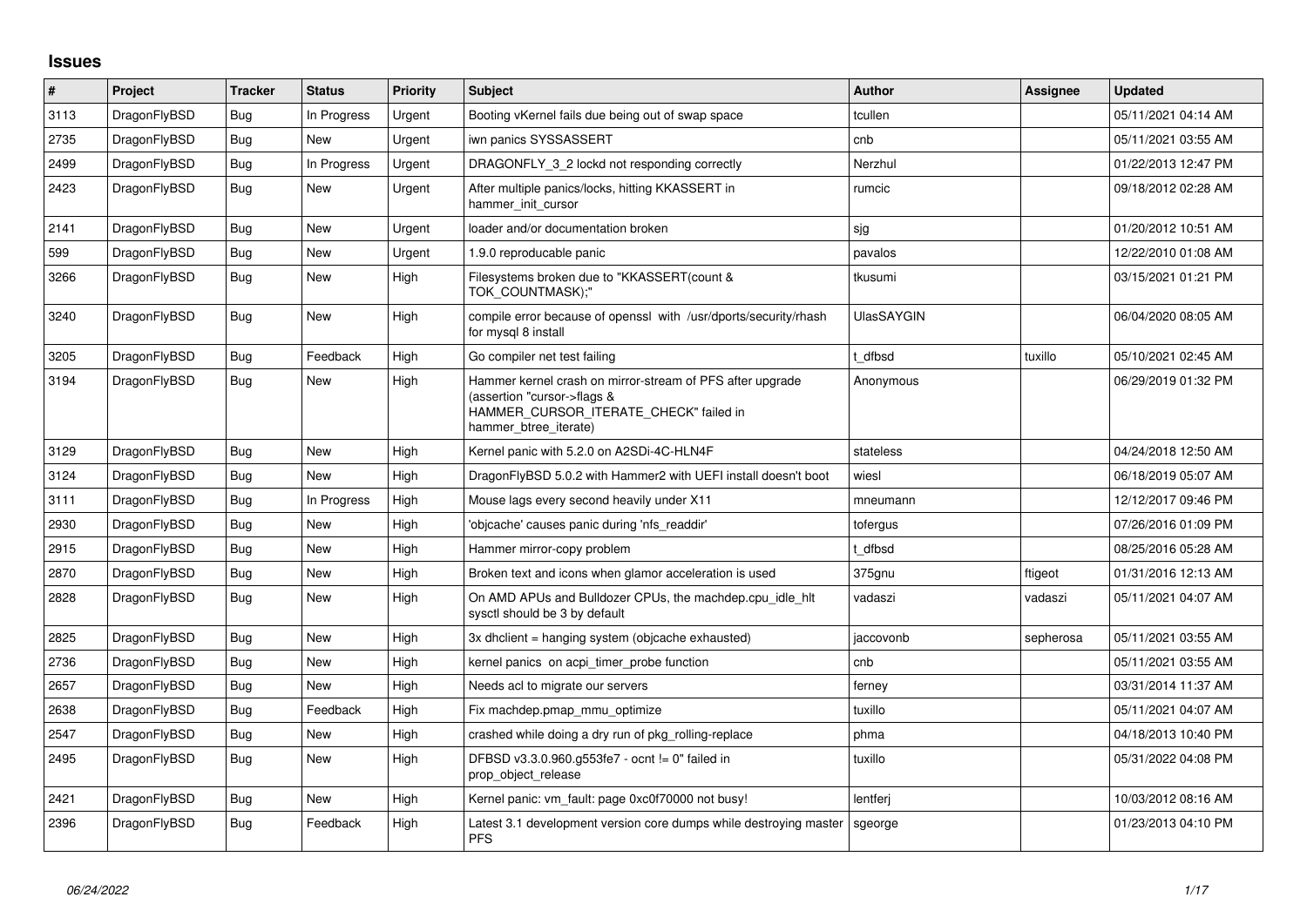| $\pmb{\#}$ | Project      | <b>Tracker</b> | <b>Status</b> | <b>Priority</b> | Subject                                                                                    | <b>Author</b>     | <b>Assignee</b> | <b>Updated</b>      |
|------------|--------------|----------------|---------------|-----------------|--------------------------------------------------------------------------------------------|-------------------|-----------------|---------------------|
| 2347       | DragonFlyBSD | Bug            | Feedback      | High            | Hammer PFSes destroy does not give back full space allocated to<br><b>PFS</b>              | sgeorge           |                 | 07/19/2012 01:11 AM |
| 2296       | DragonFlyBSD | Bug            | In Progress   | High            | panic: assertion "m->wire count > 0" failed                                                | thomas.nikolajsen |                 | 08/30/2012 06:09 AM |
| 2140       | DragonFlyBSD | Bug            | <b>New</b>    | High            | hammer_io_delallocate panic with 'duplicate entry' message                                 | ttw               |                 | 10/07/2011 12:22 PM |
| 2117       | DragonFlyBSD | Bug            | New           | High            | ACPI and/or bce(4) problem with 2.11.0.673.g0d557 on HP DL380<br>G6                        | pauska            |                 | 08/22/2011 10:15 AM |
| 2071       | DragonFlyBSD | Bug            | New           | High            | Panic on assertion: (int)(flg->seq - seq) > 0 in hammer_flusher_flush<br>after inode error | vsrinivas         |                 | 06/12/2011 07:59 AM |
| 1920       | DragonFlyBSD | Bug            | New           | High            | system hangs                                                                               | zhtw              |                 | 11/22/2010 08:59 AM |
| 1831       | DragonFlyBSD | Bug            | Feedback      | High            | HAMMER "malloc limit exceeded" panic                                                       | eocallaghan       | dillon          | 06/04/2022 04:38 AM |
| 1198       | DragonFlyBSD | Bug            | New           | High            | DDB loops panic in db_read_bytes                                                           | corecode          | tuxillo         | 05/11/2021 03:51 AM |
| 1185       | DragonFlyBSD | Bug            | New           | High            | need a tool to merge changes into /etc                                                     | wa1ter            |                 | 02/18/2014 06:02 AM |
| 884        | DragonFlyBSD | Bug            | In Progress   | High            | Performance/memory problems under filesystem IO load                                       | hasso             |                 | 05/11/2021 03:50 AM |
| 3312       | DragonFlyBSD | Submit         | New           | Normal          | hammer2: redundant chain modify after chain creation                                       | tkusumi           |                 | 05/15/2022 01:35 PM |
| 3276       | DragonFlyBSD | Submit         | New           | Normal          | Add option controlling whether gpt expand expands the last partition<br>(needs testing)    | falsifian         |                 | 07/10/2021 03:35 AM |
| 3227       | DragonFlyBSD | Submit         | <b>New</b>    | Normal          | Add HAMMER2 instructions in the installation medium README                                 | daftaupe          |                 | 03/26/2020 03:34 PM |
| 3206       | DragonFlyBSD | Submit         | New           | Normal          | update psm/kbd to FreeBSD 12.0 code                                                        | htse              |                 | 10/05/2019 03:49 PM |
| 3201       | DragonFlyBSD | Submit         | New           | Normal          | Fixes make search display                                                                  | htse              |                 | 08/20/2021 04:02 PM |
| 3160       | DragonFlyBSD | Submit         | In Progress   | Normal          | State the implementation difference in pkill/pgrep manual                                  | sevan             | tuxillo         | 06/03/2022 05:15 PM |
| 3154       | DragonFlyBSD | Submit         | New           | Normal          | Update serial handling in bootloader                                                       | ddegroot          | dillon          | 11/06/2018 11:21 PM |
| 3147       | DragonFlyBSD | Submit         | New           | Normal          | Enable headless installation                                                               | ddegroot          |                 | 10/09/2018 01:25 PM |
| 3145       | DragonFlyBSD | Submit         | In Progress   | Normal          | Update libelf to FreeBSD 12 current and build as base library usable<br>by ports           | davshao           | tuxillo         | 08/20/2021 03:58 PM |
| 3142       | DragonFlyBSD | Submit         | <b>New</b>    | Normal          | lib/libdmsg: Unbreak using new API EVP_CIPHER_CTX_new()                                    | tkusumi           |                 | 07/08/2018 04:18 AM |
| 3135       | DragonFlyBSD | Submit         | <b>New</b>    | Normal          | Add EVFILT_RECV and EVFILT_SEND                                                            | tautolog          |                 | 05/25/2018 09:59 PM |
| 3041       | DragonFlyBSD | Submit         | New           | Normal          | firmware: Remove embedding of multiple images in one module.                               | Anonymous         |                 | 12/25/2020 02:15 AM |
| 3031       | DragonFlyBSD | Submit         | In Progress   | Normal          | Update drm/radeon to Linux 4.7.10 as much as possible                                      | davshao           | ftigeot         | 08/19/2021 12:33 PM |
| 2933       | DragonFlyBSD | Submit         | New           | Normal          | Remove unix domain socket support from cat(1)                                              | sevan             |                 | 08/01/2016 08:10 PM |
| 2921       | DragonFlyBSD | Submit         | New           | Normal          | Allow moused to accept userland mouse events                                               | tautolog          |                 | 05/11/2021 04:08 AM |
| 2717       | DragonFlyBSD | Submit         | Feedback      | Normal          | Out of range numeric handling                                                              | dclink            | tuxillo         | 05/11/2021 04:08 AM |
| 2438       | DragonFlyBSD | Submit         | Feedback      | Normal          | <b>TRIM</b> fixes                                                                          | Anonymous         | tuxillo         | 05/11/2021 03:45 AM |
| 2122       | DragonFlyBSD | Submit         | New           | Normal          | [Review] Fixes to the VFS layer                                                            | ftigeot           |                 | 05/31/2022 03:25 PM |
| 2098       | DragonFlyBSD | Submit         | New           | Normal          | [PATCH] correct ath man page example<br>(/usr/src/share/man/man4/ath.4)                    | nobody            |                 | 11/15/2011 12:27 AM |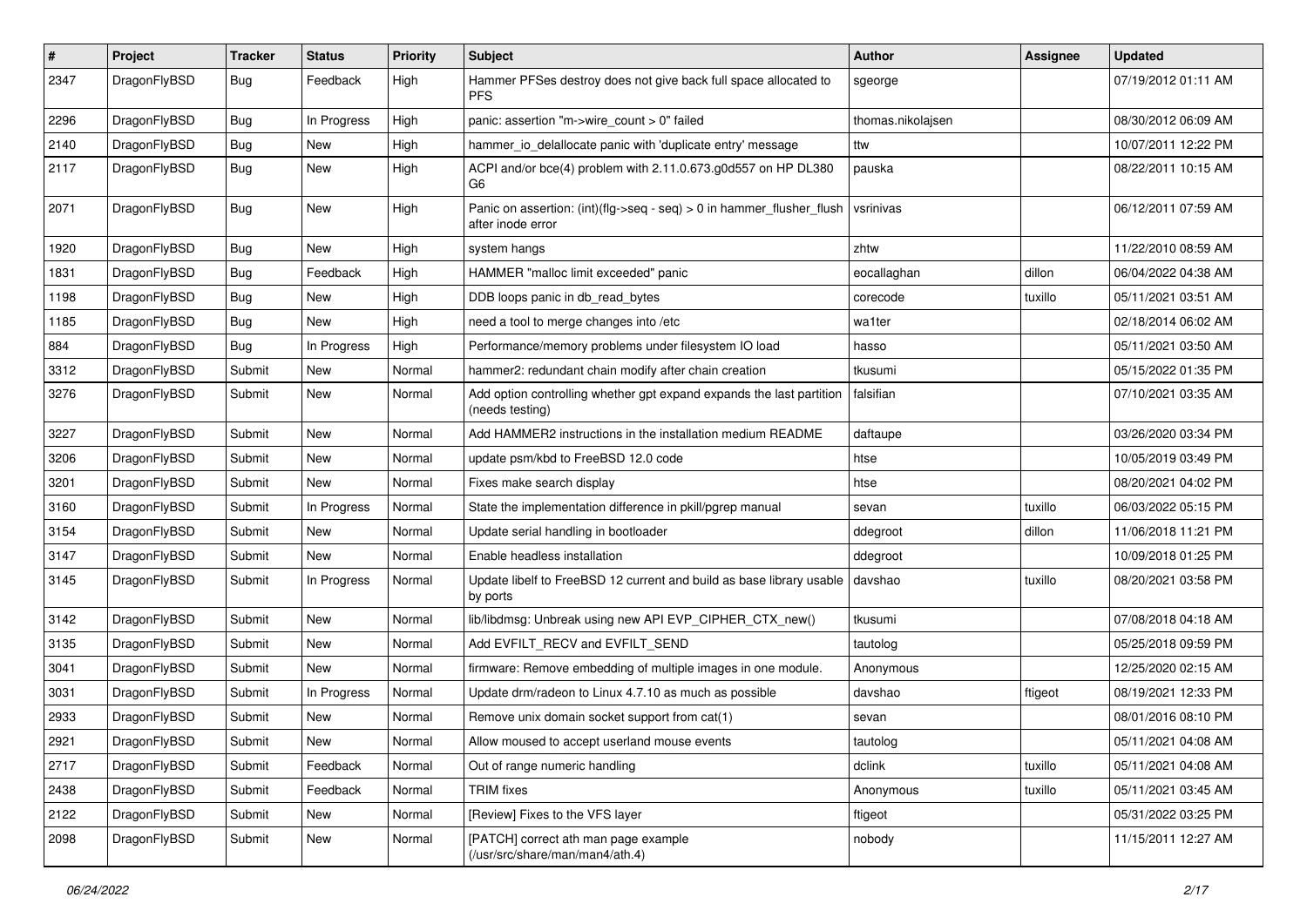| $\vert$ # | Project      | <b>Tracker</b> | <b>Status</b> | <b>Priority</b> | <b>Subject</b>                                                                                            | Author           | <b>Assignee</b> | <b>Updated</b>      |
|-----------|--------------|----------------|---------------|-----------------|-----------------------------------------------------------------------------------------------------------|------------------|-----------------|---------------------|
| 1700      | DragonFlyBSD | Submit         | In Progress   | Normal          | skip boot2 menu on <enter></enter>                                                                        | Johannes.Hofmann | tuxillo         | 05/15/2022 08:35 AM |
| 1398      | DragonFlyBSD | Submit         | In Progress   | Normal          | hdestroy(3) restricts hash key to point to malloc'ed space                                                | Anonymous        |                 | 08/20/2021 04:06 PM |
| 1192      | DragonFlyBSD | Submit         | New           | Normal          | KKASSERTs in sys/kern/uipc_{msg,socket}.c are too strict                                                  | rumcic           |                 | 05/11/2021 04:07 AM |
| 3318      | DragonFlyBSD | Bug            | In Progress   | Normal          | Segmenation fault when a process resumed with checkpt exits                                               | zabolekar        | tuxillo         | 06/18/2022 08:24 AM |
| 3317      | DragonFlyBSD | Bug            | In Progress   | Normal          | Network vtnet0 not working on Hetzner cloud                                                               | mneumann         |                 | 06/18/2022 03:55 AM |
| 3316      | DragonFlyBSD | Bug            | New           | Normal          | hammer2_dirent_create() allows creating >1 dirents with the same<br>name                                  | tkusumi          |                 | 06/05/2022 12:35 PM |
| 3314      | DragonFlyBSD | <b>Bug</b>     | <b>New</b>    | Normal          | Bring virtio console(4) from FreeBSD                                                                      | tuxillo          | tuxillo         | 05/29/2022 08:24 AM |
| 3313      | DragonFlyBSD | <b>Bug</b>     | <b>New</b>    | Normal          | Can't boot from my live USB at all. The kernel loading process<br>hangs.                                  | rempas           |                 | 06/03/2022 12:16 AM |
| 3310      | DragonFlyBSD | Bug            | In Progress   | Normal          | NVMM+QEMU fail to boot with UEFI: Mem Assist Failed<br>[gpa=0xfffffff0]                                   | liweitianux      |                 | 01/11/2022 03:22 PM |
| 3305      | DragonFlyBSD | Bug            | In Progress   | Normal          | CBSD: Add NVMM support in DragonFly BSD                                                                   | tuxillo          | tuxillo         | 05/29/2022 08:18 AM |
| 3302      | DragonFlyBSD | <b>Bug</b>     | New           | Normal          | Will not boot on System76 Lemur Pro (lemp10)                                                              | piecuch          |                 | 11/03/2021 10:21 AM |
| 3301      | DragonFlyBSD | Bug            | <b>New</b>    | Normal          | Gkrellm from the packages is not showing logged in users in main<br>window, logged in users always $== 0$ | adrian           |                 | 01/08/2022 04:24 AM |
| 3300      | DragonFlyBSD | Bug            | <b>New</b>    | Normal          | Running Xvnc from TigerVNC package through the INETD daemon<br>in TCP WAIT mode fails hard                | adrian           |                 | 01/08/2022 04:25 AM |
| 3299      | DragonFlyBSD | <b>Bug</b>     | In Progress   | Normal          | DragonFlyBSD reports utterly wrong uptime (most of the time, right<br>after booting in)                   | adrian           |                 | 11/11/2021 01:43 PM |
| 3298      | DragonFlyBSD | Bug            | New           | Normal          | Running "w" and having logged in via XDM through VNC, "w" prints<br>an extra error message                | piecuch          |                 | 10/25/2021 09:16 AM |
| 3295      | DragonFlyBSD | Bug            | In Progress   | Normal          | Adapt devel/libvirt for nvmm                                                                              | tuxillo          | tuxillo         | 11/03/2021 04:56 PM |
| 3284      | DragonFlyBSD | <b>Bug</b>     | <b>New</b>    | Normal          | Wrong towlower() result for U+038A                                                                        | bhaible          |                 | 07/10/2021 03:34 AM |
| 3283      | DragonFlyBSD | <b>Bug</b>     | <b>New</b>    | Normal          | mknodat() cannot create FIFOs                                                                             | bhaible          |                 | 07/10/2021 03:34 AM |
| 3282      | DragonFlyBSD | Bug            | <b>New</b>    | Normal          | unexpected errno value from fopen()                                                                       | bhaible          |                 | 07/10/2021 03:34 AM |
| 3281      | DragonFlyBSD | Bug            | New           | Normal          | Crash after leaving unattended for a while                                                                | bhaible          |                 | 07/10/2021 03:32 AM |
| 3280      | DragonFlyBSD | <b>Bug</b>     | <b>New</b>    | Normal          | KMS console and i915(4) not working in 6.0                                                                | cmusser          |                 | 07/10/2021 03:35 AM |
| 3278      | DragonFlyBSD | <b>Bug</b>     | <b>New</b>    | Normal          | Second screen image is distorted                                                                          | arcade@b1t.name  |                 | 07/10/2021 03:36 AM |
| 3269      | DragonFlyBSD | <b>Bug</b>     | In Progress   | Normal          | Is double-buffer'd buf still required by HAMMER2?                                                         | tkusumi          |                 | 05/12/2021 04:09 PM |
| 3252      | DragonFlyBSD | Bug            | New           | Normal          | tcsetattr/tcgetattr set errno incorrectly on non-TTY                                                      | tonyc            |                 | 10/26/2020 09:34 PM |
| 3249      | DragonFlyBSD | Bug            | New           | Normal          | HAMMER2 fsync(2) not working properly                                                                     | tkusumi          |                 | 09/21/2020 07:07 AM |
| 3247      | DragonFlyBSD | <b>Bug</b>     | New           | Normal          | Kernel panic doing nothing much                                                                           | phma             |                 | 09/12/2020 11:40 PM |
| 3246      | DragonFlyBSD | <b>Bug</b>     | New           | Normal          | HAMMER2 unable to handle ENOSPC properly                                                                  | tkusumi          |                 | 09/04/2020 11:11 AM |
| 3245      | DragonFlyBSD | <b>Bug</b>     | New           | Normal          | panic: free: guard1x fail, i915 load from loader.conf                                                     | polachok         |                 | 08/21/2020 10:36 AM |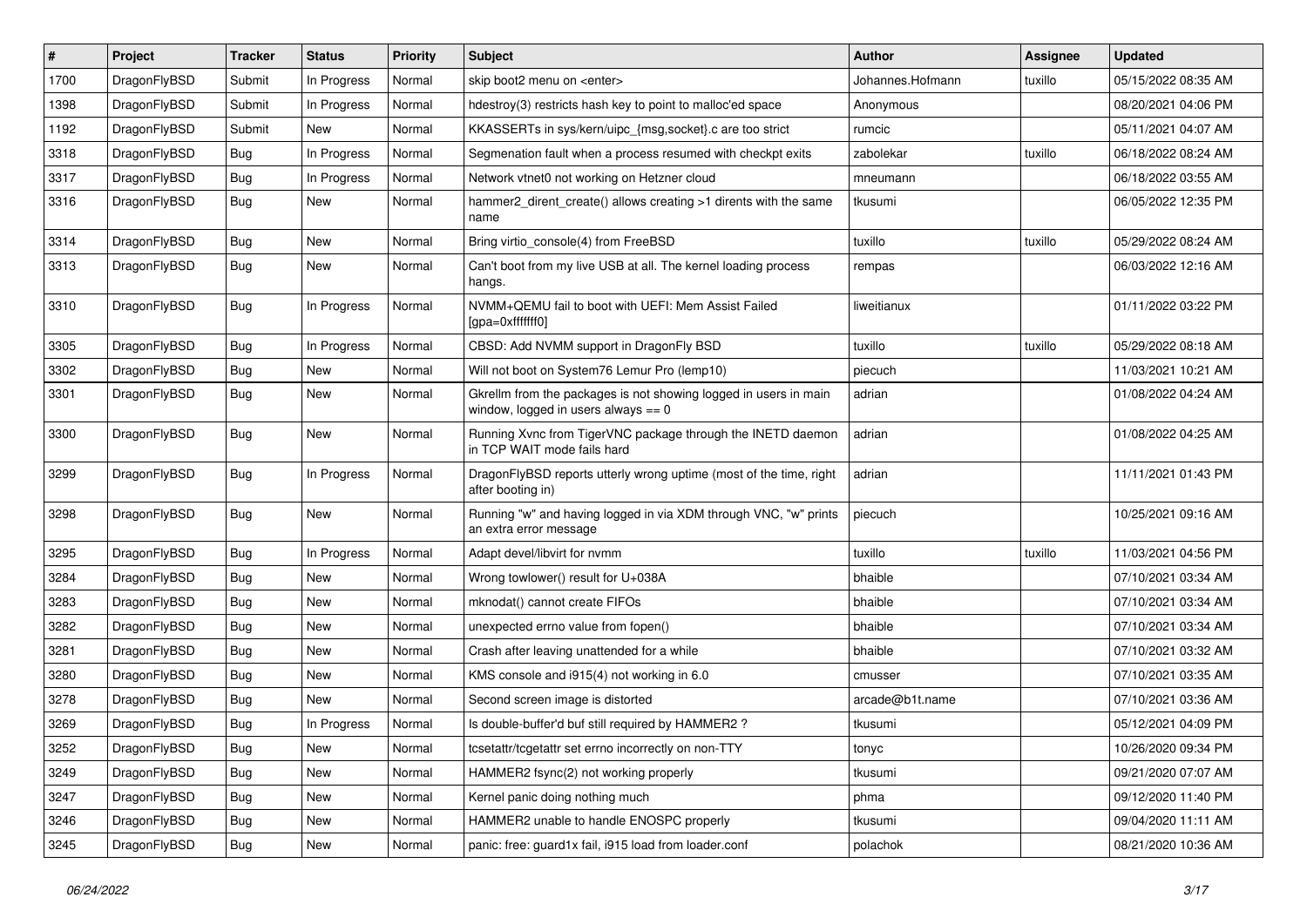| #    | Project      | <b>Tracker</b> | <b>Status</b> | <b>Priority</b> | Subject                                                                                                            | <b>Author</b>     | Assignee | <b>Updated</b>      |
|------|--------------|----------------|---------------|-----------------|--------------------------------------------------------------------------------------------------------------------|-------------------|----------|---------------------|
| 3243 | DragonFlyBSD | Bug            | <b>New</b>    | Normal          | SMART status not reported properly for SSD disks                                                                   | daftaupe          |          | 09/09/2020 11:03 PM |
| 3239 | DragonFlyBSD | <b>Bug</b>     | <b>New</b>    | Normal          | unable to SIGKILL glitched emacs                                                                                   | piecuch           |          | 05/26/2020 03:30 AM |
| 3238 | DragonFlyBSD | <b>Bug</b>     | <b>New</b>    | Normal          | race conditions when printing from vkernel console                                                                 | piecuch           |          | 05/19/2020 02:50 PM |
| 3235 | DragonFlyBSD | <b>Bug</b>     | <b>New</b>    | Normal          | Kernel panic in devfs vnops.c                                                                                      | mneumann          |          | 04/28/2020 07:00 AM |
| 3231 | DragonFlyBSD | Bug            | <b>New</b>    | Normal          | wifi drops on 5.8                                                                                                  | tse               |          | 04/06/2020 05:08 AM |
| 3226 | DragonFlyBSD | Bug            | <b>New</b>    | Normal          | Xorg freezes in vm: thread stuck in "objtrm1"                                                                      | peeter            |          | 04/08/2020 02:10 AM |
| 3225 | DragonFlyBSD | Bug            | <b>New</b>    | Normal          | nfsd freeze when using qemu                                                                                        | tse               |          | 03/17/2020 11:52 AM |
| 3224 | DragonFlyBSD | <b>Bug</b>     | <b>New</b>    | Normal          | Kernel panic when trying to ping6                                                                                  | zhtw              |          | 03/08/2020 08:55 AM |
| 3222 | DragonFlyBSD | <b>Bug</b>     | New           | Normal          | gcc - undefined reference to '__atomic_load' (missing libatomic?)                                                  | mneumann          |          | 02/08/2020 02:45 AM |
| 3219 | DragonFlyBSD | Bug            | <b>New</b>    | Normal          | x11/xorg port can not be build                                                                                     | <b>UlasSAYGIN</b> |          | 03/31/2020 08:57 AM |
| 3218 | DragonFlyBSD | <b>Bug</b>     | <b>New</b>    | Normal          | Kernel panics are not sent to comconsole when booted over EFI                                                      | mqudsi            |          | 12/02/2019 08:52 PM |
| 3217 | DragonFlyBSD | Bug            | New           | Normal          | rescue tools: make install fails if rescue folder doesn't exist                                                    | t dfbsd           |          | 11/27/2019 08:16 PM |
| 3215 | DragonFlyBSD | <b>Bug</b>     | <b>New</b>    | Normal          | Hang in todrain(3) after write(3)                                                                                  | noloader          |          | 11/25/2019 03:08 PM |
| 3209 | DragonFlyBSD | <b>Bug</b>     | <b>New</b>    | Normal          | svc has some minor bugs                                                                                            | arcade@b1t.name   |          | 10/24/2019 09:08 AM |
| 3208 | DragonFlyBSD | <b>Bug</b>     | <b>New</b>    | Normal          | Crash related to nfsd                                                                                              | tse               |          | 06/11/2020 05:52 AM |
| 3199 | DragonFlyBSD | <b>Bug</b>     | New           | Normal          | PFS label not found panic                                                                                          | tse               |          | 08/21/2019 03:51 AM |
| 3197 | DragonFlyBSD | Bug            | New           | Normal          | DragonFly upgrades                                                                                                 | tse               |          | 04/18/2020 04:18 PM |
| 3196 | DragonFlyBSD | <b>Bug</b>     | <b>New</b>    | Normal          | test issue after redmine upgrade (2)                                                                               | tuxillo           |          | 07/05/2019 04:33 AM |
| 3189 | DragonFlyBSD | Bug            | <b>New</b>    | Normal          | Allow DragonFly Mail Agent to accept an alternate config via<br>command line switch                                | iang              |          | 08/16/2021 12:42 AM |
| 3184 | DragonFlyBSD | Bug            | New           | Normal          | tsleep(9) return value when PCATCH specified                                                                       | tkusumi           |          | 04/03/2019 06:49 AM |
| 3170 | DragonFlyBSD | <b>Bug</b>     | <b>New</b>    | Normal          | repeatable nfsd crash                                                                                              | tse               |          | 06/11/2020 05:52 AM |
| 3165 | DragonFlyBSD | Bug            | <b>New</b>    | Normal          | Looping at boot time                                                                                               | gop               |          | 12/28/2018 01:04 PM |
| 3157 | DragonFlyBSD | <b>Bug</b>     | New           | Normal          | TP-Link UE300 not working in 5.2-RELEASE                                                                           | tuxillo           |          | 11/15/2018 02:08 PM |
| 3152 | DragonFlyBSD | Bug            | Feedback      | Normal          | Console's size in ttyv0 and single user mode is sticking to 80x25,<br>while ttyv1 can make use of the whole screen | overtime          |          | 02/24/2019 01:08 AM |
| 3143 | DragonFlyBSD | <b>Bug</b>     | <b>New</b>    | Normal          | assertion "0" failed in hammer2_inode_xop_chain_sync                                                               | cbin              |          | 07/18/2018 12:50 PM |
| 3141 | DragonFlyBSD | Bug            | New           | Normal          | dhclient blocks boot process                                                                                       | rowo              |          | 12/16/2018 11:01 AM |
| 3139 | DragonFlyBSD | Bug            | New           | Normal          | USB Mouse Does Not Work in DragonflyBSD guest on VirtualBox                                                        | chiguy1256        |          | 06/24/2018 10:14 PM |
| 3134 | DragonFlyBSD | <b>Bug</b>     | <b>New</b>    | Normal          | RFC 3021 (/31 networks) appear to be unsupported                                                                   | jailbird          |          | 05/16/2018 11:03 PM |
| 3120 | DragonFlyBSD | Bug            | New           | Normal          | Intel AC 8260 firmware does not load                                                                               | Vintodrimmer      |          | 08/28/2018 03:30 AM |
| 3117 | DragonFlyBSD | <b>Bug</b>     | New           | Normal          | Problem with colours if "intel" video-driver used                                                                  | dpostolov         |          | 01/07/2018 11:35 PM |
| 3116 | DragonFlyBSD | <b>Bug</b>     | New           | Normal          | da0 detects on very big volume if to _remove_ usb install stick and<br>reboot on Intel NUC5PPYH                    | dpostolov         |          | 01/07/2018 09:40 PM |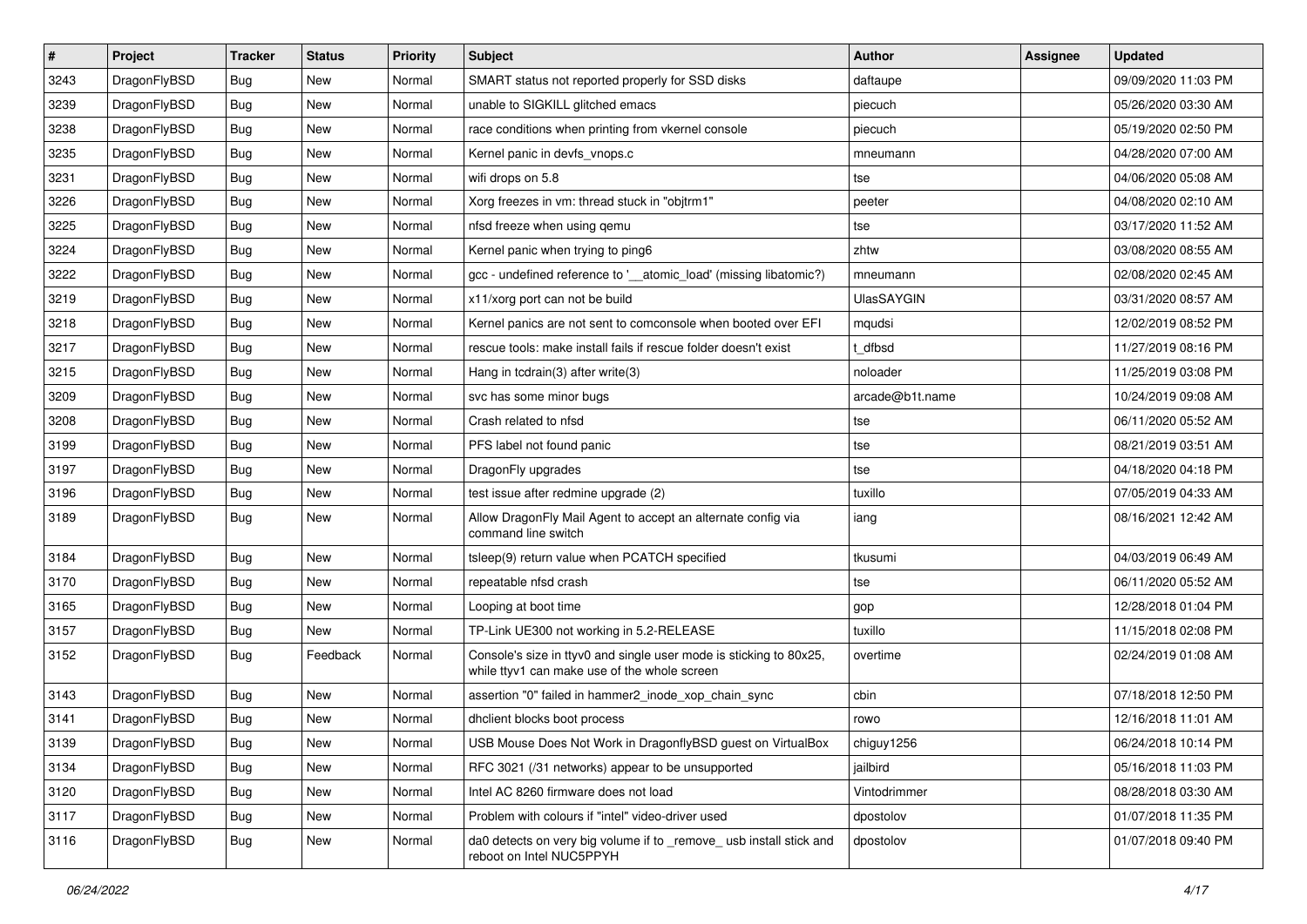| $\sharp$ | Project      | <b>Tracker</b> | <b>Status</b> | <b>Priority</b> | Subject                                                                                                 | <b>Author</b>          | Assignee | <b>Updated</b>      |
|----------|--------------|----------------|---------------|-----------------|---------------------------------------------------------------------------------------------------------|------------------------|----------|---------------------|
| 3110     | DragonFlyBSD | <b>Bug</b>     | New           | Normal          | crash with ipfw3 under load                                                                             | bnegre82               |          | 12/09/2017 06:22 AM |
| 3089     | DragonFlyBSD | Bug            | In Progress   | Normal          | vtnet(4) - disable TCP checksum offload by default                                                      | jlane                  | vadaszi  | 05/11/2021 04:14 AM |
| 3076     | DragonFlyBSD | <b>Bug</b>     | New           | Normal          | sys/dev/netif/ig_hal/e1000_ich8lan.c:1594: sanity checking mixup?                                       | dcb                    |          | 10/11/2017 01:58 AM |
| 3052     | DragonFlyBSD | Bug            | <b>New</b>    | Normal          | panic DragonFly v4.8.1-RELEASE by mounting a malformed NTFS<br>image [64.000]                           | open.source@ribose.com |          | 08/14/2017 03:22 AM |
| 3051     | DragonFlyBSD | Bug            | <b>New</b>    | Normal          | panic DragonFly v4.8.1-RELEASE by mounting a malformed NTFS<br>image [12.000]                           | open.source@ribose.com |          | 08/14/2017 03:20 AM |
| 3049     | DragonFlyBSD | Bug            | <b>New</b>    | Normal          | panic DragonFly v4.8.1-RELEASE by mounting a malformed<br>msdosfs image [12.128]                        | open.source@ribose.com |          | 08/14/2017 02:53 AM |
| 3047     | DragonFlyBSD | Bug            | <b>New</b>    | Normal          | HAMMER critical write error                                                                             | samuel                 |          | 06/19/2019 09:50 AM |
| 3036     | DragonFlyBSD | Bug            | New           | Normal          | panic in icmp redirect start() ASSERT IN NETISR(0)                                                      | tautolog               |          | 05/11/2017 07:27 PM |
| 3035     | DragonFlyBSD | Bug            | New           | Normal          | panic: assertion "cpu >= 0 && cpu < ncpus" failed in netisr_cpuport<br>at /usr/src/sys/net/netisr2.h:87 | masu                   |          | 05/11/2017 01:24 AM |
| 3029     | DragonFlyBSD | Bug            | <b>New</b>    | Normal          | Running DflyBSD 4.8 on FreeBSD bhyve as a guest                                                         | iron                   |          | 05/13/2022 04:33 AM |
| 3028     | DragonFlyBSD | <b>Bug</b>     | In Progress   | Normal          | installer: confusion of set/get disk encryption passphrase dialogs                                      | liweitianux            | tuxillo  | 06/03/2022 05:13 PM |
| 3025     | DragonFlyBSD | <b>Bug</b>     | New           | Normal          | sys/dev/powermng/powernow/powernow.c:284: bad comparison?                                               | dcb                    |          | 09/23/2017 07:45 AM |
| 3022     | DragonFlyBSD | <b>Bug</b>     | <b>New</b>    | Normal          | sys/dev/netif/ath/ath/if_ath.c:2142: strange bitmask?                                                   | dcb                    |          | 04/11/2017 11:49 AM |
| 3021     | DragonFlyBSD | Bug            | In Progress   | Normal          | sys/dev/drm/i915/i915_gem_stolen.c:115]: (error) Signed integer<br>overflow for expression '65535<<20'  | dcb                    |          | 04/11/2017 12:46 PM |
| 3018     | DragonFlyBSD | Bug            | <b>New</b>    | Normal          | sys/bus/u4b/wlan/if_run.c:5464]: (style) Redundant condition                                            | dcb                    |          | 04/11/2017 11:26 AM |
| 3011     | DragonFlyBSD | Bug            | In Progress   | Normal          | dragonfly/sys/dev/netif/re/re.c: suspicious code?                                                       | dcb                    |          | 07/29/2017 01:26 AM |
| 3006     | DragonFlyBSD | <b>Bug</b>     | New           | Normal          | boot0cfg: panic in kern_udev.c in function _udev_dict_set_cstr when<br>installing in VirtualBox         | MichiGreat             |          | 04/01/2017 02:22 PM |
| 2994     | DragonFlyBSD | Bug            | <b>New</b>    | Normal          | Intermittent boot hangs after git: hammer - HAMMER Version 7                                            | davshao                |          | 03/30/2017 02:06 PM |
| 2972     | DragonFlyBSD | <b>Bug</b>     | <b>New</b>    | Normal          | ipfw3 "deny to me" does not work correctly                                                              | mneumann               |          | 12/27/2016 12:11 PM |
| 2970     | DragonFlyBSD | Bug            | New           | Normal          | kernel 4.7: "Is -l" causes panic on UDF filesystem: "bgetvp -<br>overlapping buffer"                    | peeter                 |          | 12/21/2016 02:46 AM |
| 2958     | DragonFlyBSD | Bug            | Feedback      | Normal          | Hammer FS dies during pruning after massive write load                                                  | neilb                  |          | 10/11/2016 04:20 AM |
| 2957     | DragonFlyBSD | Bug            | Feedback      | Normal          | swapoff -a followed by swapon -a doesn't give your swap back                                            | neilb                  |          | 10/09/2016 04:17 AM |
| 2936     | DragonFlyBSD | <b>Bug</b>     | New           | Normal          | loader.efi crashes while loading kernel                                                                 | spaceille              |          | 08/20/2016 06:17 AM |
| 2924     | DragonFlyBSD | <b>Bug</b>     | New           | Normal          | cat -v fails to tag characters in extended table with M- prefix with<br>some locales                    | sevan                  |          | 07/11/2016 07:18 AM |
| 2917     | DragonFlyBSD | <b>Bug</b>     | New           | Normal          | da8: reading primary partition table: error accessing offset<br>000000000000 for 512                    | liweitianux            |          | 05/11/2021 08:43 PM |
| 2898     | DragonFlyBSD | <b>Bug</b>     | New           | Normal          | HAMMER panic                                                                                            | pavalos                |          | 11/03/2018 07:05 AM |
| 2892     | DragonFlyBSD | <b>Bug</b>     | New           | Normal          | swap_pager:indefinite wait bufferf error                                                                | <b>Ihmwzy</b>          |          | 02/21/2016 10:32 PM |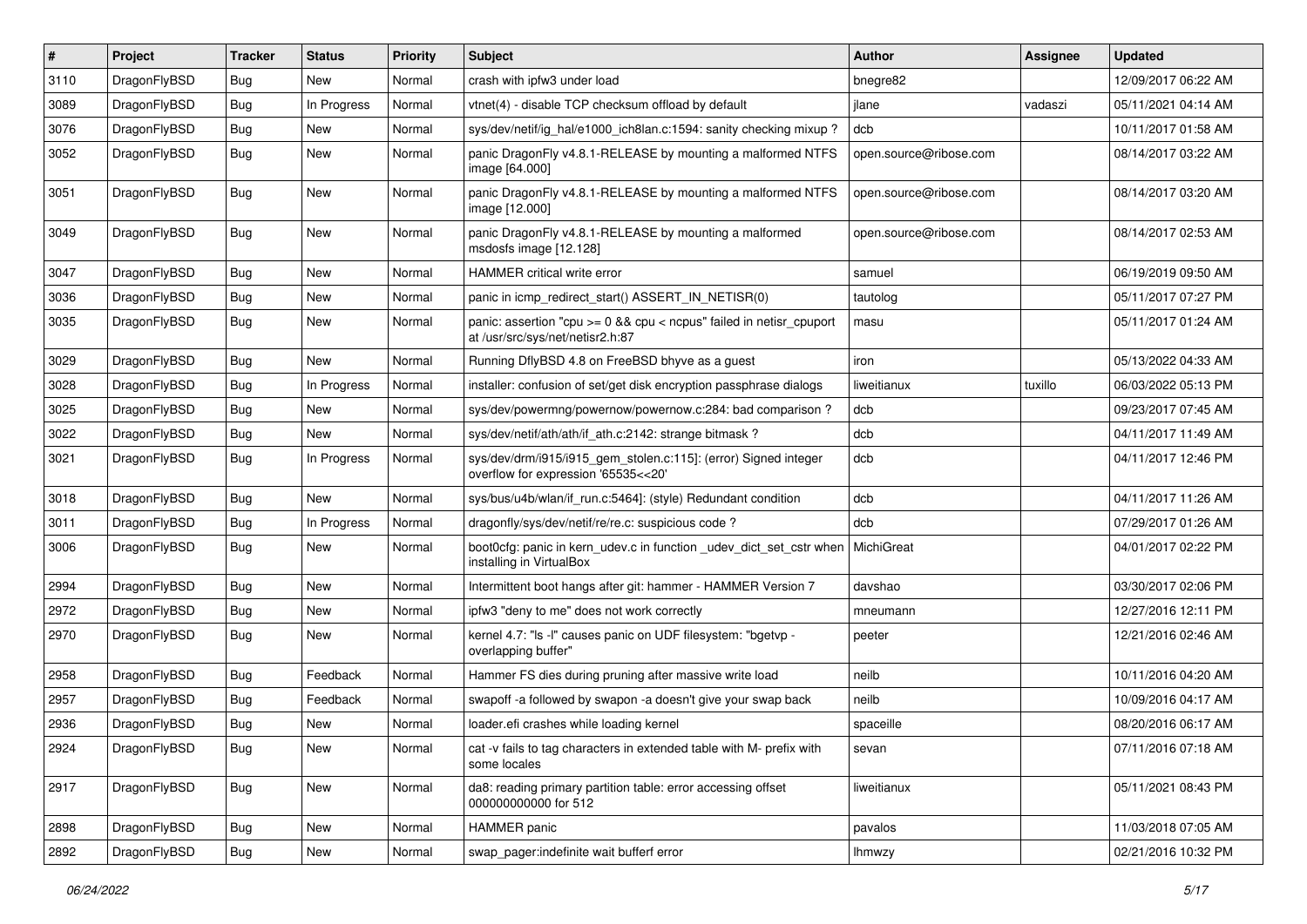| $\sharp$ | Project      | <b>Tracker</b> | <b>Status</b> | <b>Priority</b> | <b>Subject</b>                                                                                                                                           | Author           | Assignee | <b>Updated</b>      |
|----------|--------------|----------------|---------------|-----------------|----------------------------------------------------------------------------------------------------------------------------------------------------------|------------------|----------|---------------------|
| 2891     | DragonFlyBSD | Bug            | <b>New</b>    | Normal          | Kernel panic in IEEE802.11 related code                                                                                                                  | shamaz           |          | 05/29/2016 05:49 PM |
| 2890     | DragonFlyBSD | Bug            | <b>New</b>    | Normal          | not able to boot usb installer on Toshiba Chromebook 2                                                                                                   | johnnywhishbone  |          | 02/22/2016 03:42 AM |
| 2886     | DragonFlyBSD | Bug            | <b>New</b>    | Normal          | dragonfly mail agent: sending a testmail causes high system load                                                                                         | worf             |          | 02/05/2016 05:53 AM |
| 2881     | DragonFlyBSD | Bug            | New           | Normal          | Pulseaudio hangs/resets system when starting X11                                                                                                         | mneumann         |          | 01/09/2016 03:08 AM |
| 2874     | DragonFlyBSD | Bug            | <b>New</b>    | Normal          | make world DESTDIR=/emptydir fails                                                                                                                       | pascii           |          | 12/25/2015 07:04 AM |
| 2863     | DragonFlyBSD | Bug            | <b>New</b>    | Normal          | HAMMER synch tid is zero                                                                                                                                 | shamaz           |          | 12/12/2015 11:24 PM |
| 2857     | DragonFlyBSD | Bug            | <b>New</b>    | Normal          | hammer stalls via bitcoin-gt                                                                                                                             | tkusumi          |          | 11/30/2015 06:52 AM |
| 2852     | DragonFlyBSD | Bug            | <b>New</b>    | Normal          | Hammer File System - hangs on undo during system boot / mount -<br>will not recover on DragonFlyBSD newer than 3.6.0                                     | abale            |          | 05/11/2021 04:07 AM |
| 2840     | DragonFlyBSD | Bug            | <b>New</b>    | Normal          | wrong voltage is reported                                                                                                                                | yellowrabbit2010 |          | 09/11/2015 06:09 PM |
| 2835     | DragonFlyBSD | Bug            | <b>New</b>    | Normal          | /usr/include/c++/5.0/bits/c++locale.h likes<br>POSIX_C_SOURCE>=200809                                                                                    | davshao          |          | 11/18/2015 03:40 AM |
| 2822     | DragonFlyBSD | <b>Bug</b>     | <b>New</b>    | Normal          | USB 3.0 stick throws "reading primary partition table: error<br>accessing offset 000[] for 152" error, while the stick works on any<br>other OS I tested | revuwa           | profmakx | 06/29/2015 05:56 AM |
| 2820     | DragonFlyBSD | Bug            | New           | Normal          | TP-Link USB Wi-Fi adapter cannot be reattached to the system                                                                                             | shamaz           |          | 05/22/2015 09:45 PM |
| 2819     | DragonFlyBSD | <b>Bug</b>     | In Progress   | Normal          | Random micro system freezes after a week of uptime                                                                                                       | ftigeot          | dillon   | 08/16/2015 08:46 PM |
| 2816     | DragonFlyBSD | Bug            | <b>New</b>    | Normal          | A multitasking process being debugged can get stuck                                                                                                      | phma             |          | 05/19/2015 03:57 AM |
| 2812     | DragonFlyBSD | Bug            | <b>New</b>    | Normal          | Panic on Intel DE3815TYKHE                                                                                                                               | tmorp            |          | 05/14/2015 03:14 PM |
| 2809     | DragonFlyBSD | Bug            | New           | Normal          | hammer mirror-stream                                                                                                                                     | masu             |          | 04/10/2015 12:33 AM |
| 2808     | DragonFlyBSD | Bug            | <b>New</b>    | Normal          | X freeze by switching between X and VT - results in black screen                                                                                         | lukesky333       |          | 05/11/2021 03:55 AM |
| 2806     | DragonFlyBSD | <b>Bug</b>     | <b>New</b>    | Normal          | failed to configure a link-local address on ath $0$ (errno = 22)                                                                                         | Chingyuan        |          | 05/25/2021 01:00 AM |
| 2803     | DragonFlyBSD | Bug            | <b>New</b>    | Normal          | HAMMER: Warning: UNDO area too small!                                                                                                                    | ftigeot          |          | 03/11/2015 03:42 PM |
| 2802     | DragonFlyBSD | Bug            | <b>New</b>    | Normal          | USB Wifi urtwn0 crash from cd boot                                                                                                                       | opvalues         |          | 03/10/2015 01:07 AM |
| 2799     | DragonFlyBSD | Bug            | <b>New</b>    | Normal          | Fatal trap 12 caused by moused(8) -p/dev/cual0                                                                                                           | opvalues         |          | 03/04/2015 11:01 PM |
| 2788     | DragonFlyBSD | Bug            | <b>New</b>    | Normal          | ioctl GSLICEINFO: Not working for vnode slice                                                                                                            | mneumann         |          | 02/12/2015 07:49 AM |
| 2746     | DragonFlyBSD | <b>Bug</b>     | <b>New</b>    | Normal          | some fraction of xterms started from the xmonad window manager<br>get killed with SIGALRM                                                                | isenmann         | profmakx | 12/28/2014 02:51 AM |
| 2738     | DragonFlyBSD | <b>Bug</b>     | <b>New</b>    | Normal          | Hammer: Strange behavior when trying to recover old version of<br>moved file                                                                             | roland           |          | 11/20/2014 08:02 AM |
| 2731     | DragonFlyBSD | Bug            | In Progress   | Normal          | Screen full of random colors when starting Xorg with Intel Haswell<br>HD Graphics P4600                                                                  | jkatzmaier       |          | 11/12/2014 04:08 PM |
| 2712     | DragonFlyBSD | <b>Bug</b>     | New           | Normal          | connect(2) returns EINVAL when retrying after ECONNREFUSED                                                                                               | jorisgio         |          | 08/14/2014 05:31 PM |
| 2708     | DragonFlyBSD | <b>Bug</b>     | New           | Normal          | unable to send TCP nor UDP on age(4) interface                                                                                                           | dermiste         |          | 05/11/2021 03:54 AM |
| 2688     | DragonFlyBSD | Bug            | New           | Normal          | 67613368bdda7 Fix wrong checks for U4B presence Asrock Z77M<br>difficulty detecting USB keyboard                                                         | davshao          |          | 06/28/2014 07:08 PM |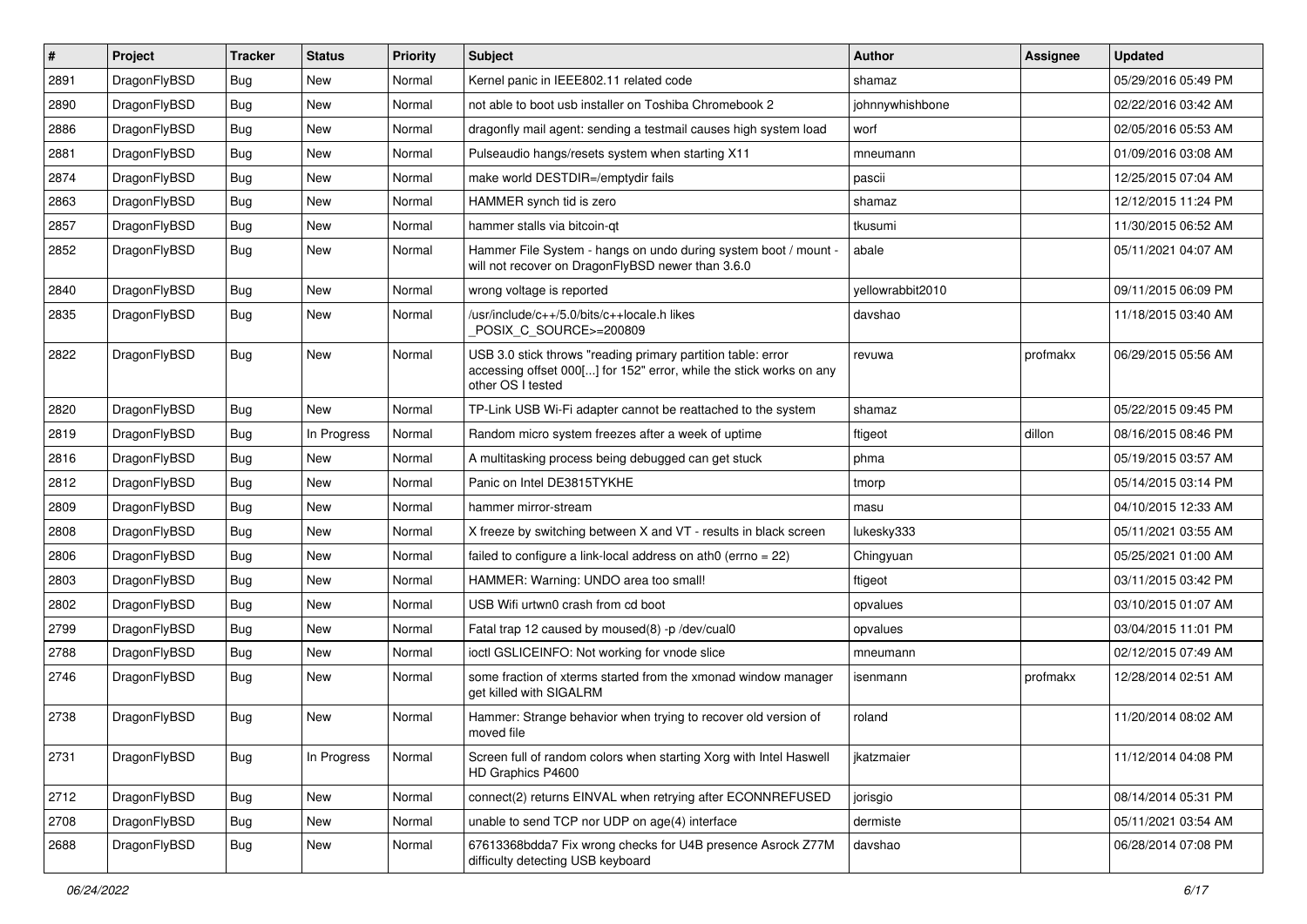| $\sharp$ | Project      | <b>Tracker</b> | <b>Status</b> | <b>Priority</b> | Subject                                                                                                  | <b>Author</b>     | Assignee  | <b>Updated</b>      |
|----------|--------------|----------------|---------------|-----------------|----------------------------------------------------------------------------------------------------------|-------------------|-----------|---------------------|
| 2687     | DragonFlyBSD | <b>Bug</b>     | <b>New</b>    | Normal          | natacontrol software RAID in installer                                                                   | csmelosky         |           | 06/22/2014 12:03 PM |
| 2674     | DragonFlyBSD | Bug            | <b>New</b>    | Normal          | <b>GPT Support</b>                                                                                       | ftigeot           |           | 12/28/2015 02:54 PM |
| 2652     | DragonFlyBSD | <b>Bug</b>     | <b>New</b>    | Normal          | 189a0ff3761b47  ix: Implement MSI-X support locks up Lenovo<br>S10 Intel Atom n270                       | davshao           |           | 05/14/2014 01:55 AM |
| 2647     | DragonFlyBSD | Bug            | <b>New</b>    | Normal          | HAMMER panic on 3.6.0                                                                                    | tuxillo           |           | 05/11/2021 03:54 AM |
| 2645     | DragonFlyBSD | <b>Bug</b>     | New           | Normal          | panic with dsched fq and ioprio                                                                          | jyoung15          |           | 02/20/2014 07:29 AM |
| 2644     | DragonFlyBSD | Bug            | Feedback      | Normal          | 3.6.0-REL trap 9 on boot                                                                                 | memmerto          |           | 11/27/2021 08:08 AM |
| 2641     | DragonFlyBSD | <b>Bug</b>     | New           | Normal          | Panic when loading natapci as module                                                                     | tuxillo           |           | 05/11/2021 03:54 AM |
| 2630     | DragonFlyBSD | Bug            | New           | Normal          | Bring in latest iconv fixes from FreeBSD10 as well as csmapper<br>updates                                | tuxillo           |           | 05/11/2021 03:54 AM |
| 2629     | DragonFlyBSD | Bug            | <b>New</b>    | Normal          | Replace gcc44 with llvm34, clang34, and libc++                                                           | tuxillo           |           | 06/02/2014 02:30 PM |
| 2626     | DragonFlyBSD | Bug            | New           | Normal          | iwn driver drops with error: "firmware error 'iwn_intr: fatal firmware<br>error"                         | rodyaj            |           | 01/09/2014 05:50 AM |
| 2622     | DragonFlyBSD | Bug            | <b>New</b>    | Normal          | VAIO FIT15E fn keys support                                                                              | nonsolosoft       |           | 12/31/2013 01:31 AM |
| 2621     | DragonFlyBSD | <b>Bug</b>     | <b>New</b>    | Normal          | core dump using cdrom                                                                                    | nonsolosoft       |           | 12/27/2013 12:43 AM |
| 2620     | DragonFlyBSD | <b>Bug</b>     | <b>New</b>    | Normal          | moused problem                                                                                           | FilippoMo         |           | 12/20/2013 10:32 AM |
| 2619     | DragonFlyBSD | <b>Bug</b>     | <b>New</b>    | Normal          | DragonFly 3.6 can't be installed on a 6TB volume                                                         | ftigeot           |           | 02/23/2014 11:55 PM |
| 2618     | DragonFlyBSD | Bug            | <b>New</b>    | Normal          | mouse problem on RELEASE-3_6_0                                                                           | FilippoMo         |           | 12/20/2013 03:26 AM |
| 2617     | DragonFlyBSD | Bug            | Feedback      | Normal          | Possible issue with wireless mouse on 3.6 release                                                        | FilippoMo         |           | 01/14/2015 03:42 PM |
| 2611     | DragonFlyBSD | Bug            | New           | Normal          | Change in IP address results in network not working                                                      | phma              |           | 12/05/2013 07:55 PM |
| 2609     | DragonFlyBSD | Bug            | New           | Normal          | master: panic: assertion<br>"LWKT_TOKEN_HELD_ANY(vm_object_token(object))" failed in<br>swp_pager_lookup | thomas.nikolajsen |           | 11/28/2013 11:36 AM |
| 2604     | DragonFlyBSD | Bug            | <b>New</b>    | Normal          | dell laptop does not boot with LATEST                                                                    | isenmann          |           | 11/20/2013 02:07 AM |
| 2598     | DragonFlyBSD | Bug            | <b>New</b>    | Normal          | i386 via USB Booting                                                                                     | mbzadegan         |           | 10/21/2013 02:28 AM |
| 2595     | DragonFlyBSD | Bug            | <b>New</b>    | Normal          | DragonFly 3.4.3 crashes on SUN Blade X6250 with Qlogic ISP 2432<br>FC card                               | Turvamies         |           | 10/07/2013 11:53 AM |
| 2587     | DragonFlyBSD | Bug            | New           | Normal          | SATA DVD writer not detected by DragonFly                                                                | srussell          |           | 09/04/2020 08:55 AM |
| 2586     | DragonFlyBSD | Bug            | New           | Normal          | pf: "modulate" state seems problematic                                                                   | srussell          |           | 09/25/2013 07:36 PM |
| 2585     | DragonFlyBSD | Bug            | <b>New</b>    | Normal          | Dfly 3.4.3 on ESXi 5.1, HP Smart Array P410 passthrough<br>recognised, but not functioning               | yggdrasil         | swildner  | 05/09/2022 08:14 AM |
| 2577     | DragonFlyBSD | Bug            | New           | Normal          | virtio-blk iops performance is cpu limited on high end devices                                           | gjs278            | vsrinivas | 08/01/2013 02:28 PM |
| 2569     | DragonFlyBSD | Bug            | New           | Normal          | ctime NFS                                                                                                | ferney            |           | 08/11/2013 04:35 AM |
| 2568     | DragonFlyBSD | <b>Bug</b>     | New           | Normal          | AHCI panic                                                                                               | josepht           |           | 06/07/2013 05:52 PM |
| 2565     | DragonFlyBSD | <b>Bug</b>     | New           | Normal          | "ifconfig ix0 up" panic                                                                                  | ltpig402a         |           | 06/03/2013 05:46 AM |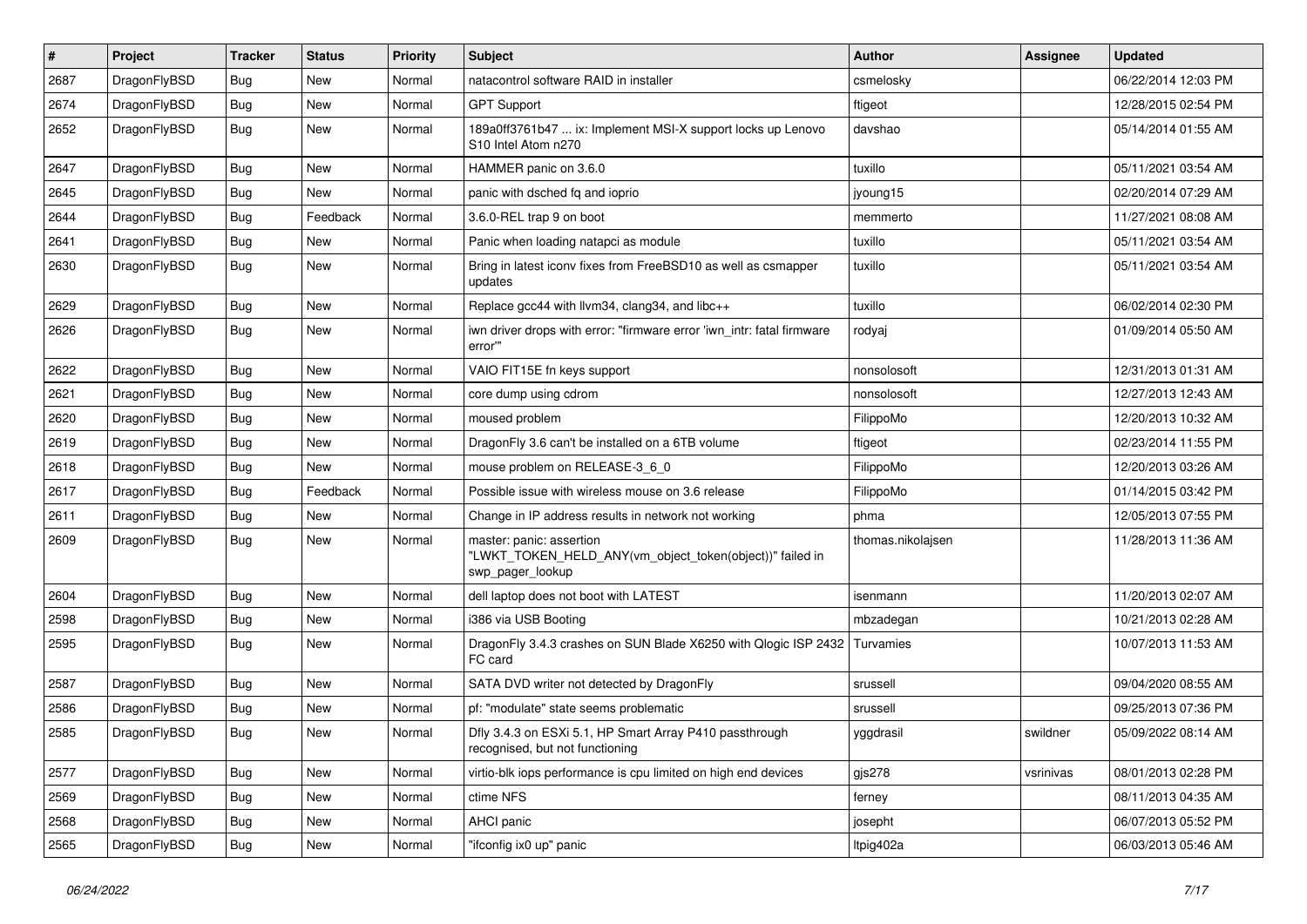| $\#$ | Project      | <b>Tracker</b> | <b>Status</b> | <b>Priority</b> | Subject                                                                                                                      | <b>Author</b>     | Assignee | <b>Updated</b>      |
|------|--------------|----------------|---------------|-----------------|------------------------------------------------------------------------------------------------------------------------------|-------------------|----------|---------------------|
| 2557 | DragonFlyBSD | <b>Bug</b>     | New           | Normal          | stock 3.4.1 kernel halts during booting if dm and dm_target_crypt<br>are loaded and RAID controller is present               | phma              |          | 05/12/2013 10:38 PM |
| 2556 | DragonFlyBSD | Bug            | Feedback      | Normal          | DragonFly v3.5.0.81.gd3479 - Process signal weirdness                                                                        | tuxillo           |          | 12/17/2013 03:48 PM |
| 2549 | DragonFlyBSD | Bug            | In Progress   | Normal          | netgraph7: Kernel page fault.                                                                                                | russiane39        | nant     | 05/10/2013 11:20 PM |
| 2544 | DragonFlyBSD | Bug            | New           | Normal          | live DVD system boot (menu option 1) caused db> prompt on<br>PE1950                                                          | estrabd           |          | 05/11/2021 03:54 AM |
| 2535 | DragonFlyBSD | Bug            | <b>New</b>    | Normal          | Imap processes apparentlt blocked on disk I/O                                                                                | ftigeot           |          | 04/02/2013 09:31 AM |
| 2531 | DragonFlyBSD | Bug            | <b>New</b>    | Normal          | camcontrol fails to disable APM                                                                                              | m.lombardi85      |          | 03/23/2013 12:28 PM |
| 2526 | DragonFlyBSD | Bug            | <b>New</b>    | Normal          | hammer cleanup doesn't run on first day of DST                                                                               | pavalos           |          | 10/18/2016 05:28 PM |
| 2520 | DragonFlyBSD | <b>Bug</b>     | <b>New</b>    | Normal          | panic: assertion "IS_SERIALIZED((ifp->if_serializer))" failed in<br>if_default_serialize_assert at /usr/src/sys/net/if.c:437 | ano               |          | 03/09/2013 12:14 AM |
| 2509 | DragonFlyBSD | Bug            | <b>New</b>    | Normal          | Redefinition of DIRBLKSIZ in restore(8)                                                                                      | swildner          |          | 06/04/2022 04:40 AM |
| 2498 | DragonFlyBSD | Bug            | <b>New</b>    | Normal          | DFBSD v3.2.2-RELEASE - LIST_FIRST(&bp->b_dep) == NULL"<br>failed in vfs_vmio_release                                         | tuxillo           |          | 05/31/2022 04:09 PM |
| 2496 | DragonFlyBSD | Bug            | <b>New</b>    | Normal          | NTFS malloc limit exceeded                                                                                                   | plasmob           | tuxillo  | 02/19/2013 08:47 AM |
| 2493 | DragonFlyBSD | Bug            | <b>New</b>    | Normal          | vidcontrol: invalid video mode name                                                                                          | Svarov            |          | 01/24/2013 09:55 AM |
| 2490 | DragonFlyBSD | Bug            | New           | Normal          | nmalloc should color addresses to avoid cache bank conflictsw                                                                | vsrinivas         |          | 06/10/2014 05:51 AM |
| 2489 | DragonFlyBSD | Bug            | <b>New</b>    | Normal          | nmalloc doesn't cache VA for allocations > 8KB                                                                               | vsrinivas         |          | 06/10/2014 05:51 AM |
| 2473 | DragonFlyBSD | <b>Bug</b>     | <b>New</b>    | Normal          | Kernel crash when trying to up the wpi0 device (Dfly<br>v3.3.0.758.g47388-DEVELOPMENT)                                       | tomaz             |          | 02/24/2014 08:50 AM |
| 2459 | DragonFlyBSD | Bug            | Feedback      | Normal          | apic problems with HP Probook 4510s                                                                                          | thowe             |          | 11/27/2021 08:22 AM |
| 2453 | DragonFlyBSD | <b>Bug</b>     | New           | Normal          | panic: assertion "gd->gd spinlocks == $0$ " failed                                                                           | Johannes.Hofmann  |          | 11/12/2012 12:54 PM |
| 2444 | DragonFlyBSD | Bug            | <b>New</b>    | Normal          | Crash during Hammer overnight cleanup                                                                                        | justin            |          | 11/04/2012 07:58 AM |
| 2436 | DragonFlyBSD | Bug            | <b>New</b>    | Normal          | panic: assertion "lp->lwp_qcpu == dd->cpuid" failed in<br>dfly_acquire_curproc                                               | thomas.nikolajsen |          | 01/23/2013 11:07 AM |
| 2434 | DragonFlyBSD | Bug            | <b>New</b>    | Normal          | BTX Halted - Boot fails on USB/GUI                                                                                           | lucmv             |          | 10/17/2012 08:12 PM |
| 2430 | DragonFlyBSD | <b>Bug</b>     | <b>New</b>    | Normal          | Alternate Password Hash method                                                                                               | robin.carey1      |          | 10/07/2012 06:28 AM |
| 2416 | DragonFlyBSD | <b>Bug</b>     | <b>New</b>    | Normal          | ".' entry can be removed on mounted nfs filesystem                                                                           | ftigeot           | tuxillo  | 06/03/2014 04:40 AM |
| 2414 | DragonFlyBSD | <b>Bug</b>     | In Progress   | Normal          | Lenovo S10 acpi freeze (not new)                                                                                             | davshao           |          | 05/11/2021 04:13 AM |
| 2412 | DragonFlyBSD | Bug            | New           | Normal          | wlan0 fails to get address via dholient                                                                                      | nonsolosoft       |          | 08/30/2012 05:55 AM |
| 2391 | DragonFlyBSD | <b>Bug</b>     | In Progress   | Normal          | System lock with ahci and acpi enabled on ATI RS690 chipset with<br>SMB600 sata controller                                   | jorisgio          | vadaszi  | 06/03/2015 03:51 PM |
| 2389 | DragonFlyBSD | <b>Bug</b>     | New           | Normal          | computer crashed while listing processes                                                                                     | phma              |          | 06/18/2012 02:49 PM |
| 2387 | DragonFlyBSD | <b>Bug</b>     | <b>New</b>    | Normal          | hammer ignores -t during dedup                                                                                               | phma              |          | 06/17/2012 12:30 PM |
| 2371 | DragonFlyBSD | <b>Bug</b>     | New           | Normal          | Timezone problem with America/Sao_Paulo                                                                                      | raitech           |          | 05/17/2012 01:42 PM |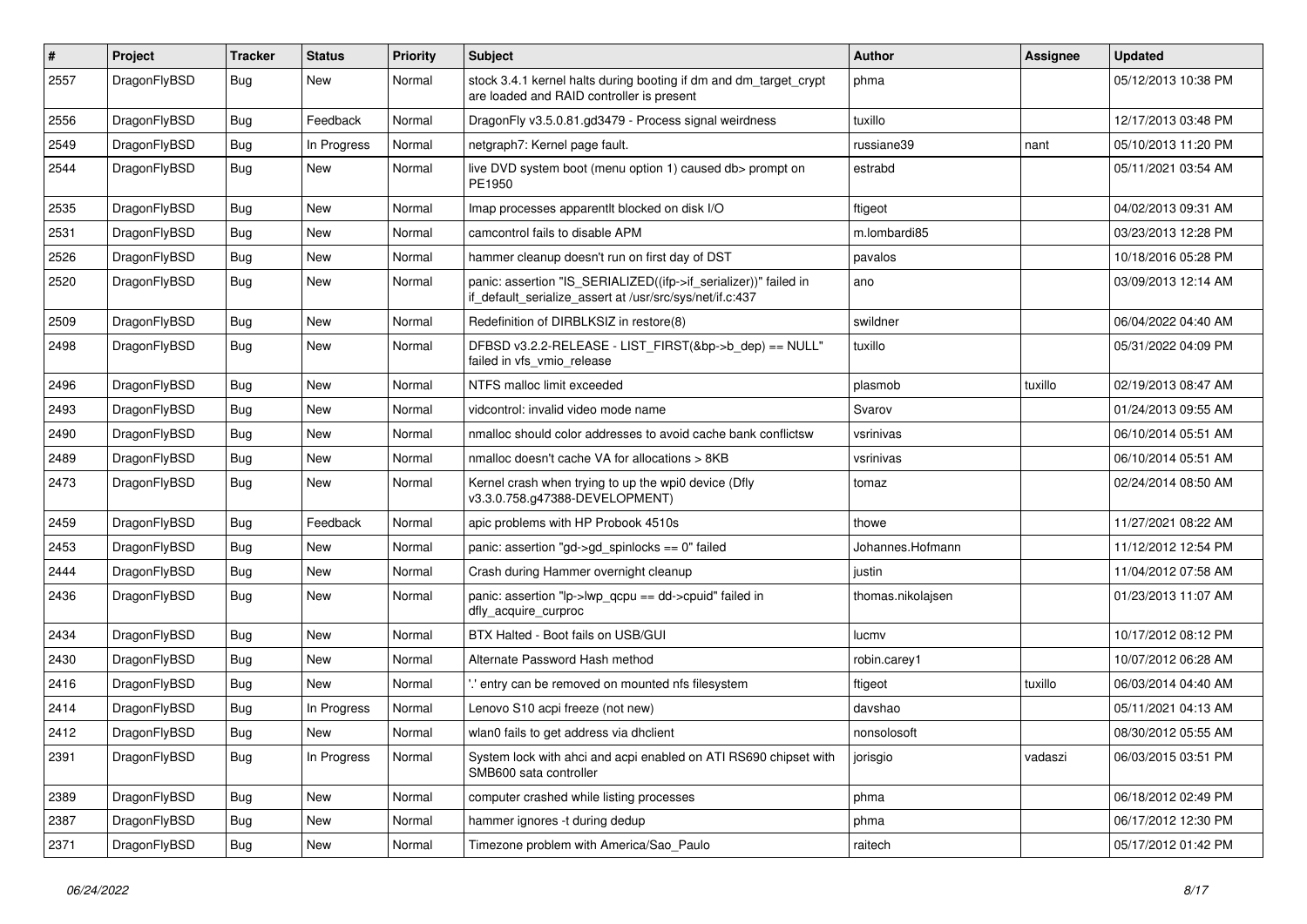| $\vert$ # | Project      | <b>Tracker</b> | <b>Status</b> | Priority | <b>Subject</b>                                                                                             | <b>Author</b> | <b>Assignee</b> | <b>Updated</b>      |
|-----------|--------------|----------------|---------------|----------|------------------------------------------------------------------------------------------------------------|---------------|-----------------|---------------------|
| 2370      | DragonFlyBSD | Bug            | <b>New</b>    | Normal   | panic: ffs valloc: dup alloc                                                                               | marino        | vsrinivas       | 02/01/2013 09:28 AM |
| 2369      | DragonFlyBSD | Bug            | <b>New</b>    | Normal   | panic: Bad link elm 0xffffffe07edf6068 next->prev != elm                                                   | jaydg         |                 | 08/15/2012 03:04 AM |
| 2360      | DragonFlyBSD | Bug            | In Progress   | Normal   | Wishlist: virtio driver import                                                                             | vsrinivas     |                 | 06/04/2022 04:16 AM |
| 2358      | DragonFlyBSD | <b>Bug</b>     | In Progress   | Normal   | DFBSD v3.0.2.32.g928ca - panic: hammer: insufficient undo FIFO<br>space!                                   | tuxillo       | tuxillo         | 05/10/2021 02:50 AM |
| 2353      | DragonFlyBSD | <b>Bug</b>     | In Progress   | Normal   | panic: assertion "gd->gd_spinlocks_wr == 0" failed in<br>bsd4 schedulerclock                               | jaydg         | alexh           | 11/28/2012 01:57 AM |
| 2351      | DragonFlyBSD | Bug            | In Progress   | Normal   | DFBSD v3.1.0.579.g44ccf - Stuck during startup, random freezes                                             | tuxillo       |                 | 04/24/2012 08:21 AM |
| 2345      | DragonFlyBSD | Bug            | In Progress   | Normal   | DFBSD v3.1.0.457.gd679f - NFS panic on diskless station                                                    | tuxillo       |                 | 04/07/2012 05:22 PM |
| 2331      | DragonFlyBSD | Bug            | New           | Normal   | reading mouse mode from unopen file descriptor hangs mouse<br>driver                                       | phma          |                 | 03/14/2012 09:43 AM |
| 2329      | DragonFlyBSD | <b>Bug</b>     | <b>New</b>    | Normal   | ibm x3550 & acpi                                                                                           | ano           |                 | 06/03/2014 11:37 AM |
| 2324      | DragonFlyBSD | <b>Bug</b>     | <b>New</b>    | Normal   | natacotrol support > 2TB not working even after the ftigeot patch                                          | zenny         |                 | 03/03/2012 01:00 AM |
| 2319      | DragonFlyBSD | Bug            | New           | Normal   | crypt/passwd forward compat                                                                                | c.turner1     |                 | 02/28/2012 12:39 PM |
| 2316      | DragonFlyBSD | <b>Bug</b>     | <b>New</b>    | Normal   | Ungraceful invalid password handling for adding a new user in the<br>installer                             | rune          |                 | 04/27/2012 11:23 PM |
| 2311      | DragonFlyBSD | <b>Bug</b>     | <b>New</b>    | Normal   | Xorg crash having something to do with drm                                                                 | phma          |                 | 02/22/2012 09:59 AM |
| 2308      | DragonFlyBSD | Bug            | <b>New</b>    | Normal   | System freeze when unloading snd hda                                                                       | jaydg         |                 | 02/19/2012 07:15 AM |
| 2306      | DragonFlyBSD | Bug            | New           | Normal   | a crash starts the kernel debugger in text mode, but just reboots in<br>X                                  | phma          |                 | 02/11/2012 08:02 PM |
| 2297      | DragonFlyBSD | Bug            | New           | Normal   | strange NFS (client) error messages / problems                                                             | Anonymous     |                 | 02/19/2012 02:59 PM |
| 2292      | DragonFlyBSD | <b>Bug</b>     | New           | Normal   | re interface with jumbo frames (mtu larger than 1500) hangs after<br>some traffic                          | Anonymous     |                 | 01/31/2012 12:11 AM |
| 2288      | DragonFlyBSD | Bug            | Feedback      | Normal   | Random IO performance loss introduced since January 1st                                                    | lentferj      |                 | 01/23/2013 04:21 PM |
| 2287      | DragonFlyBSD | Bug            | New           | Normal   | HAMMER(ROOT) Illegal UNDO TAIL signature at<br>300000001967c000                                            | v0n3t4n1      |                 | 11/07/2018 01:22 AM |
| 2283      | DragonFlyBSD | <b>Bug</b>     | <b>New</b>    | Normal   | DFBSD DragonFly v2.13.0.957.g4f459 - pmap release: page<br>should already be gone 0xc27120bc               | tuxillo       |                 | 01/23/2012 03:03 AM |
| 2282      | DragonFlyBSD | Bug            | In Progress   | Normal   | gdb segfaults with certain corefiles                                                                       | tuxillo       |                 | 01/18/2012 04:40 PM |
| 2265      | DragonFlyBSD | Bug            | New           | Normal   | mbsrtowcs does not properly handle invalid mbstate_t in ps                                                 | c.turner1     | swildner        | 01/10/2012 07:56 PM |
| 2254      | DragonFlyBSD | Bug            | New           | Normal   | panic: assertion "ref < &td->td_toks_end" failed in lwkt_gettoken at<br>/usr/src/sys/kern/lwkt_token.c:588 | eocallaghan   |                 | 12/05/2011 10:21 PM |
| 2250      | DragonFlyBSD | Bug            | <b>New</b>    | Normal   | Kernel panic                                                                                               | adamk         |                 | 11/23/2018 01:10 AM |
| 2248      | DragonFlyBSD | Bug            | <b>New</b>    | Normal   | sysctl panic                                                                                               | pavalos       |                 | 11/23/2011 06:23 PM |
| 2245      | DragonFlyBSD | Bug            | New           | Normal   | panic: assertion "ref < &td->td toks end" failed in lwkt gettoken at<br>/usr/src/sys/kern/lwkt_token.c:588 | juanfra684    |                 | 11/22/2011 07:41 PM |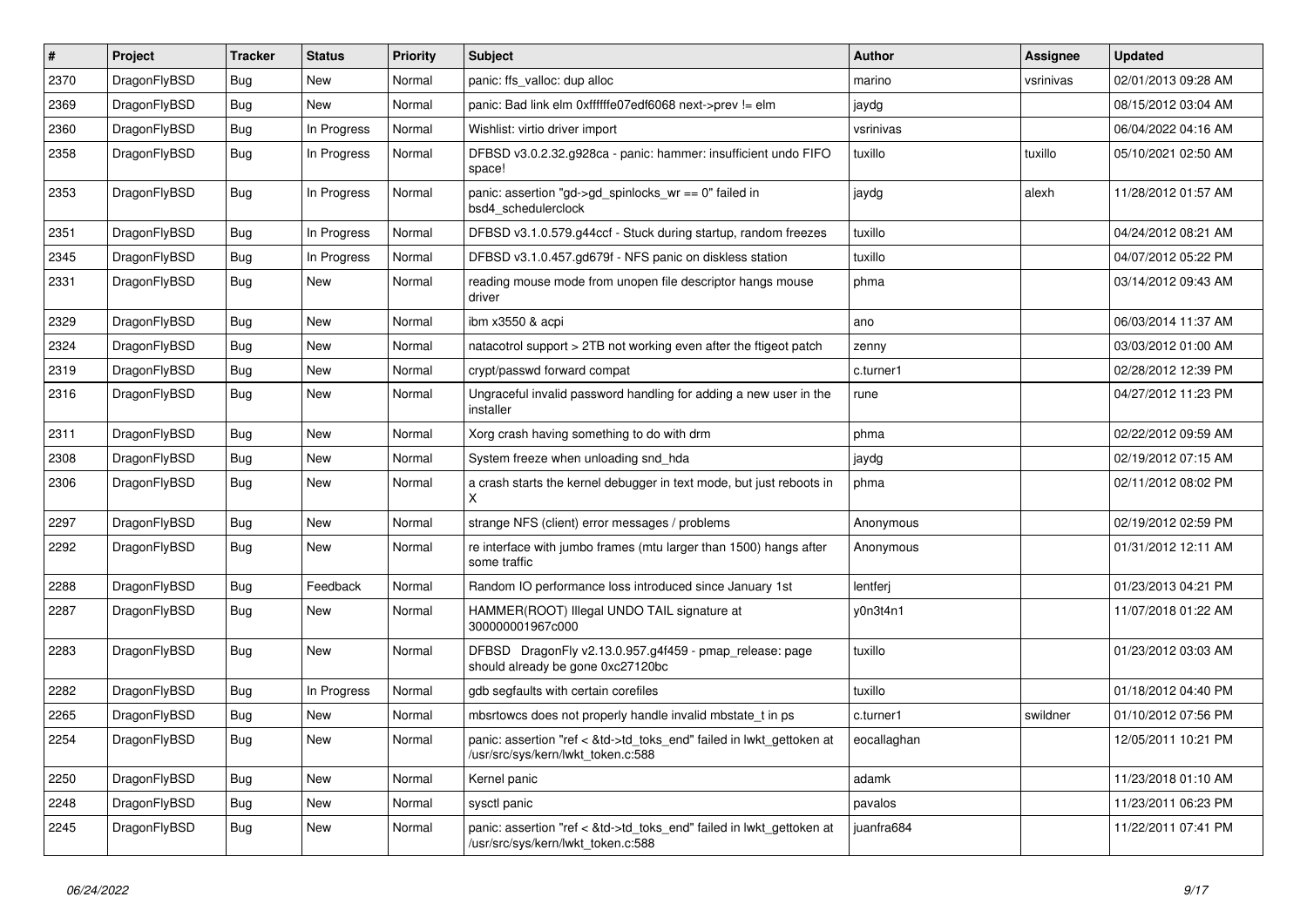| $\vert$ # | <b>Project</b> | <b>Tracker</b> | <b>Status</b> | <b>Priority</b> | <b>Subject</b>                                                                        | Author        | Assignee  | <b>Updated</b>      |
|-----------|----------------|----------------|---------------|-----------------|---------------------------------------------------------------------------------------|---------------|-----------|---------------------|
| 2224      | DragonFlyBSD   | <b>Bug</b>     | <b>New</b>    | Normal          | v2.13.0.291.gaa7ec - Panic on fq while installing world                               | tuxillo       |           | 11/18/2011 01:40 AM |
| 2210      | DragonFlyBSD   | Bug            | <b>New</b>    | Normal          | Bugtracker cannot assign default project for new users                                | ahuete.devel  |           | 11/17/2011 11:30 AM |
| 2199      | DragonFlyBSD   | Bug            | <b>New</b>    | Normal          | screen segfaults if utmpx isn't present                                               | pavalos       |           | 11/15/2011 10:52 PM |
| 2182      | DragonFlyBSD   | <b>Bug</b>     | <b>New</b>    | Normal          | if msk PHY FIFO underrun/overflow                                                     | nonsolosoft   |           | 09/03/2012 06:39 AM |
| 2171      | DragonFlyBSD   | Bug            | <b>New</b>    | Normal          | DFBSD v2.13.0.151.gdc8442 - panic: assertion "(*ptep &<br>(PG_MANAGED PG_V)) == PG_V" | tuxillo       |           | 11/04/2011 05:06 PM |
| 2167      | DragonFlyBSD   | Bug            | <b>New</b>    | Normal          | shutdown/reboot fails after uptime msg                                                | marino        |           | 11/28/2011 03:01 AM |
| 2166      | DragonFlyBSD   | <b>Bug</b>     | <b>New</b>    | Normal          | DFBSD v2.13.0.109.g05b9d - Strange lockups                                            | tuxillo       |           | 10/29/2011 11:20 AM |
| 2164      | DragonFlyBSD   | <b>Bug</b>     | <b>New</b>    | Normal          | panic on reboot from usb.                                                             | eocallaghan   |           | 10/27/2011 09:29 AM |
| 2161      | DragonFlyBSD   | Bug            | <b>New</b>    | Normal          | Outdated xorg.conf file gets installed into etc and screws up mouse                   | eocallaghan   |           | 10/27/2011 01:51 PM |
| 2158      | DragonFlyBSD   | Bug            | <b>New</b>    | Normal          | iwn panics with assertion on boot.                                                    | eocallaghan   |           | 10/24/2011 04:13 PM |
| 2154      | DragonFlyBSD   | Bug            | New           | Normal          | vkernel copyout() doesn't return EFAULT on error                                      | vsrinivas     |           | 10/20/2011 03:53 AM |
| 2153      | DragonFlyBSD   | Bug            | <b>New</b>    | Normal          | Too many unuseful warnings at boot                                                    | juanfra684    |           | 10/18/2011 10:16 PM |
| 2138      | DragonFlyBSD   | Bug            | <b>New</b>    | Normal          | > 100% CPU usage                                                                      | robin.carey1  |           | 09/26/2011 12:20 PM |
| 2136      | DragonFlyBSD   | <b>Bug</b>     | <b>New</b>    | Normal          | socketpair() doesn't free file descriptors on copyout failure                         | vsrinivas     |           | 04/05/2013 09:13 AM |
| 2129      | DragonFlyBSD   | Bug            | <b>New</b>    | Normal          | DFBSD v2.11.0.661.gf9438 i386 - panic: lockmgr thrd sleep                             | tuxillo       |           | 09/05/2011 09:49 AM |
| 2125      | DragonFlyBSD   | <b>Bug</b>     | <b>New</b>    | Normal          | Weird garbage in dmesg                                                                | herrgard      |           | 08/30/2011 08:04 PM |
| 2124      | DragonFlyBSD   | <b>Bug</b>     | <b>New</b>    | Normal          | getty repeating too quickly on port /dev/ttyv0                                        | sgeorge.ml    |           | 09/01/2011 04:28 AM |
| 2123      | DragonFlyBSD   | Bug            | <b>New</b>    | Normal          | hammer is losing files                                                                | schmir        |           | 08/30/2011 07:56 PM |
| 2115      | DragonFlyBSD   | Bug            | New           | Normal          | [msk] system freeze after receive some paquet                                         | bsdsx         |           | 08/22/2011 10:22 AM |
| 2113      | DragonFlyBSD   | Bug            | <b>New</b>    | Normal          | nmalloc threaded program fork leak                                                    | vsrinivas     | vsrinivas | 08/11/2011 07:25 PM |
| 2107      | DragonFlyBSD   | <b>Bug</b>     | <b>New</b>    | Normal          | 2.10.1 sata dvd drive issue                                                           | ausppc        |           | 07/31/2011 08:41 PM |
| 2104      | DragonFlyBSD   | Bug            | <b>New</b>    | Normal          | network configuration seg. fault on install CD                                        | navratil      |           | 07/26/2011 07:55 AM |
| 2100      | DragonFlyBSD   | Bug            | Feedback      | Normal          | devfs related panic                                                                   | sepherosa     | alexh     | 07/10/2011 02:29 PM |
| 2099      | DragonFlyBSD   | Bug            | New           | Normal          | page fault panic in vm system                                                         | pavalos       |           | 07/10/2011 08:51 AM |
| 2094      | DragonFlyBSD   | Bug            | New           | Normal          | Segfault when gdb printing backtrace from core dump                                   | greenrd       |           | 06/25/2011 04:14 PM |
| 2092      | DragonFlyBSD   | Bug            | <b>New</b>    | Normal          | Panic: Bad link elm 0x next->prev != elm                                              | masterblaster | dillon    | 12/04/2011 12:49 PM |
| 2090      | DragonFlyBSD   | Bug            | Feedback      | Normal          | snd hda does not support headphone automute                                           | justin        |           | 03/29/2012 08:03 PM |
| 2085      | DragonFlyBSD   | Bug            | <b>New</b>    | Normal          | panic: assertion: (m->flags & PG_MAPPED) == 0 in<br>vm_page_free_toq                  | vsrinivas     |           | 06/10/2011 07:48 AM |
| 2084      | DragonFlyBSD   | Bug            | <b>New</b>    | Normal          | DFBSD v2.11.0.242.g4d317 - panic: zone: entry not free                                | tuxillo       |           | 07/03/2012 01:23 AM |
| 2082      | DragonFlyBSD   | Bug            | <b>New</b>    | Normal          | dfbsd 2.10.1 amd64 - mc port build error with 'bmake bin-install'                     | sun-doctor    |           | 05/25/2011 07:18 PM |
| 2081      | DragonFlyBSD   | Bug            | Feedback      | Normal          | Panic on device "detach" / "failure"                                                  | vsrinivas     |           | 02/29/2012 07:11 AM |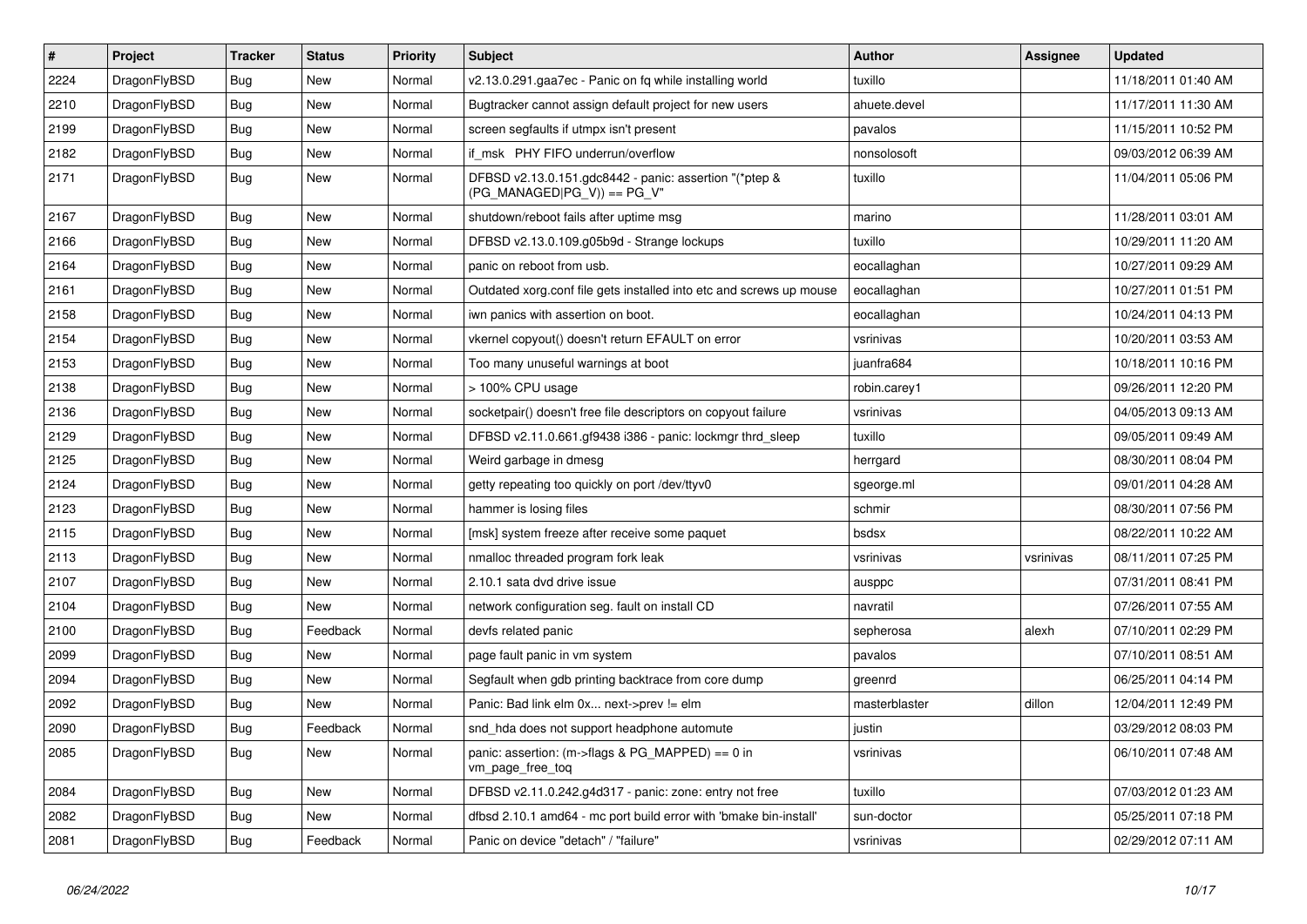| #    | Project      | <b>Tracker</b> | <b>Status</b> | <b>Priority</b> | Subject                                                                        | Author            | Assignee | <b>Updated</b>      |
|------|--------------|----------------|---------------|-----------------|--------------------------------------------------------------------------------|-------------------|----------|---------------------|
| 2080 | DragonFlyBSD | Bug            | <b>New</b>    | Normal          | panic: lockmgr thrd_sleep: called from interrupt, ipi, or hard code<br>section | rumcic            |          | 05/30/2011 05:06 PM |
| 2078 | DragonFlyBSD | <b>Bug</b>     | <b>New</b>    | Normal          | DFBSD i386 v2.11.0.201.g3ed2f - Panic during installworld into a<br>vn0 device | tuxillo           |          | 05/19/2011 07:50 PM |
| 2077 | DragonFlyBSD | Bug            | <b>New</b>    | Normal          | USB devices conflicting                                                        | srussell          |          | 05/17/2011 05:12 PM |
| 2075 | DragonFlyBSD | Bug            | <b>New</b>    | Normal          | pflogd on x86 64                                                               | fanch             |          | 05/16/2011 04:04 PM |
| 2072 | DragonFlyBSD | Bug            | New           | Normal          | Fatal trap 12: stopped at lwkt_send_ipiq3                                      | rumcic            |          | 05/17/2011 04:12 AM |
| 2067 | DragonFlyBSD | Bug            | New           | Normal          | sound/pcm: "play interrupt timeout, channel dead"                              | matthiasr         |          | 05/11/2021 03:55 AM |
| 2061 | DragonFlyBSD | <b>Bug</b>     | New           | Normal          | USB keyboard boot panic                                                        | sjg               |          | 05/04/2012 12:20 AM |
| 2055 | DragonFlyBSD | Bug            | <b>New</b>    | Normal          | ssh + IPV6 + bridge => connection freezes                                      | steve             |          | 04/24/2011 07:13 PM |
| 2052 | DragonFlyBSD | Bug            | <b>New</b>    | Normal          | Kernel panic: CPU APIC ID out of range                                         | Anonymous         |          | 05/02/2011 11:06 AM |
| 2051 | DragonFlyBSD | Bug            | New           | Normal          | No ipv6 lan route entry created on 2.10                                        | ftigeot           |          | 04/21/2011 10:37 AM |
| 2048 | DragonFlyBSD | Bug            | New           | Normal          | panic: ffs_sync: rofs mod                                                      | pavalos           |          | 04/12/2011 05:45 AM |
| 2045 | DragonFlyBSD | Bug            | New           | Normal          | ral(4): Fatal trap 12: page fault while in kernel mode (two panics)            | herrgard          |          | 11/03/2011 05:34 PM |
| 2042 | DragonFlyBSD | <b>Bug</b>     | <b>New</b>    | Normal          | kernel panic, when run boot0cfg                                                | sepherosa         |          | 05/31/2022 03:01 PM |
| 2037 | DragonFlyBSD | Bug            | Feedback      | Normal          | Panic Bad link elm while building packages                                     | ftigeot           | dillon   | 04/21/2011 07:20 AM |
| 2013 | DragonFlyBSD | Bug            | In Progress   | Normal          | oversized DMA request loop                                                     | josepht           |          | 05/11/2021 04:06 AM |
| 2008 | DragonFlyBSD | Bug            | <b>New</b>    | Normal          | lwkt_setcpu_remote: td->td_flags 00800621 console flood                        | pavalos           |          | 03/06/2011 09:37 PM |
| 2004 | DragonFlyBSD | Bug            | New           | Normal          | LWKT_WAIT_IPIQ panic                                                           | steve             |          | 03/08/2011 05:46 PM |
| 1990 | DragonFlyBSD | Bug            | <b>New</b>    | Normal          | /mnt too large to mount                                                        | peur.neu          |          | 02/16/2011 11:24 PM |
| 1984 | DragonFlyBSD | <b>Bug</b>     | New           | Normal          | hammer mount fails after crash - HAMMER: FIFO record bad head<br>signature     | thomas.nikolajsen |          | 03/08/2011 06:57 PM |
| 1975 | DragonFlyBSD | Bug            | <b>New</b>    | Normal          | Applications seg fault in select() and poll()                                  | rumcic            |          | 05/31/2022 02:58 PM |
| 1969 | DragonFlyBSD | Bug            | New           | Normal          | pf-related network problem                                                     | pavalos           | lentferj | 02/01/2011 06:57 PM |
| 1964 | DragonFlyBSD | Bug            | New           | Normal          | iwn (panic assertion : wlan assert serialized)                                 | sjmm.ptr          | josepht  | 02/01/2011 12:57 PM |
| 1961 | DragonFlyBSD | Bug            | New           | Normal          | Can't create dump from DDB                                                     | shamaz            |          | 01/29/2011 09:02 PM |
| 1959 | DragonFlyBSD | Bug            | <b>New</b>    | Normal          | DFBSD v2.9.1.422.gc98f2 - Panic during boot - IPv6 and PF                      | tuxillo           |          | 01/13/2011 03:37 AM |
| 1951 | DragonFlyBSD | <b>Bug</b>     | <b>New</b>    | Normal          | dma_timeouts at phyaddr on a good hdd                                          | peur.neu          |          | 01/04/2011 07:12 AM |
| 1949 | DragonFlyBSD | Bug            | <b>New</b>    | Normal          | iwn panic                                                                      | pavalos           |          | 01/30/2011 03:21 AM |
| 1946 | DragonFlyBSD | Bug            | New           | Normal          | ieee80211 panic                                                                | pavalos           | josepht  | 01/27/2011 06:00 PM |
| 1944 | DragonFlyBSD | <b>Bug</b>     | New           | Normal          | panic: backing_object 0xdea7b258 was somehow re-referenced<br>during collapse! | sepherosa         |          | 12/27/2010 02:06 AM |
| 1943 | DragonFlyBSD | Bug            | New           | Normal          | hammer assertion panic                                                         | peter             |          | 12/27/2010 12:45 AM |
| 1942 | DragonFlyBSD | Bug            | New           | Normal          | locking against myself in getcacheblk()?                                       | qhwt.dfly         |          | 05/31/2022 02:15 PM |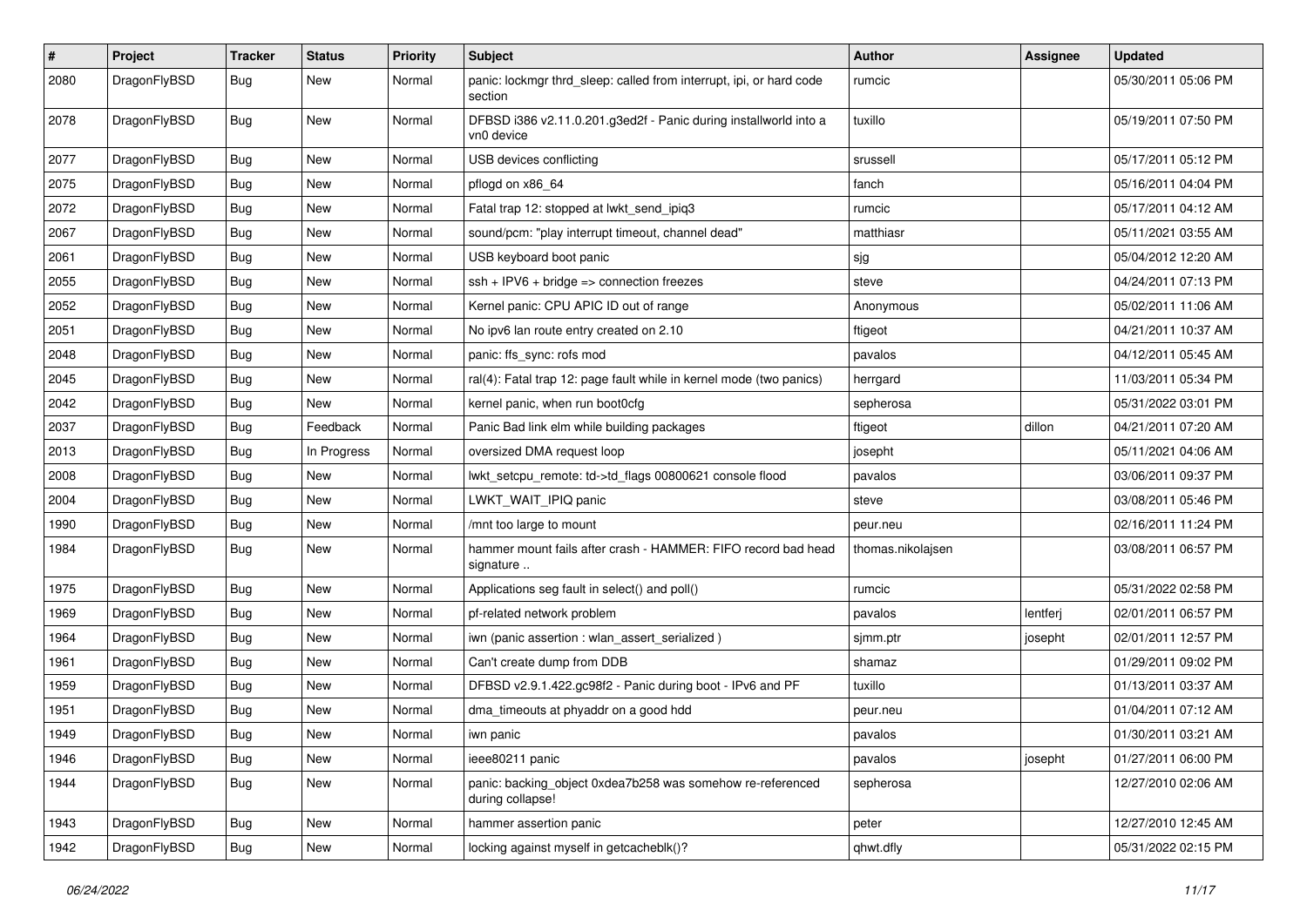| $\pmb{\#}$ | Project      | <b>Tracker</b> | <b>Status</b> | <b>Priority</b> | Subject                                                                                                                                                                                           | <b>Author</b>      | <b>Assignee</b> | <b>Updated</b>      |
|------------|--------------|----------------|---------------|-----------------|---------------------------------------------------------------------------------------------------------------------------------------------------------------------------------------------------|--------------------|-----------------|---------------------|
| 1941       | DragonFlyBSD | Bug            | <b>New</b>    | Normal          | wlan config crash                                                                                                                                                                                 | abandon.every.hope |                 | 12/24/2010 07:54 PM |
| 1939       | DragonFlyBSD | Bug            | New           | Normal          | Panic on nightly build and stress test box                                                                                                                                                        | lentferj           |                 | 12/18/2010 08:41 AM |
| 1935       | DragonFlyBSD | <b>Bug</b>     | New           | Normal          | mouse does not work after switching between x and console                                                                                                                                         | shamaz             |                 | 12/13/2010 10:06 AM |
| 1923       | DragonFlyBSD | Bug            | <b>New</b>    | Normal          | Abysmal NFS performance with IPv6                                                                                                                                                                 | ftigeot            |                 | 12/05/2010 09:34 PM |
| 1921       | DragonFlyBSD | Bug            | In Progress   | Normal          | we miss mlockall                                                                                                                                                                                  | alexh              | tuxillo         | 06/18/2022 04:08 AM |
| 1917       | DragonFlyBSD | Bug            | New           | Normal          | panic: assertion: (RB_EMPTY(&ip->rec_tree) && (ip->flags &<br>HAMMER_INODE_XDIRTY) == 0)    (!RB_EMPTY(&ip->rec_tree)<br>&& (ip->flags & HAMMER_INODE_XDIRTY) != 0) in<br>hammer flush inode done | qhwt.dfly          |                 | 11/24/2010 03:23 AM |
| 1916       | DragonFlyBSD | Bug            | New           | Normal          | Constant crashes on x86_64 with UFS                                                                                                                                                               | lentferj           |                 | 11/21/2010 07:40 PM |
| 1913       | DragonFlyBSD | Bug            | New           | Normal          | panic: assertion: ip->flush_state != HAMMER_FST_FLUSH in<br>hammer_flush_inode_core                                                                                                               | swildner           |                 | 11/20/2010 05:27 PM |
| 1907       | DragonFlyBSD | Bug            | New           | Normal          | Hammer crash in hammer_flusher_flush()                                                                                                                                                            | swildner           |                 | 11/11/2010 05:07 AM |
| 1899       | DragonFlyBSD | Bug            | New           | Normal          | Keyboard doesn't work                                                                                                                                                                             | fransm             |                 | 05/15/2022 03:32 PM |
| 1884       | DragonFlyBSD | Bug            | New           | Normal          | System completely freezes while listening music (devbuf: malloc<br>limit exceeded)                                                                                                                | shamaz             |                 | 01/24/2011 05:00 PM |
| 1877       | DragonFlyBSD | Bug            | New           | Normal          | Freeze during 1st hammer cleanup after new install                                                                                                                                                | elekktretterr      |                 | 05/15/2022 11:43 AM |
| 1876       | DragonFlyBSD | Bug            | New           | Normal          | devfs in jail + logging out from console(ttyv1+) -> panic                                                                                                                                         | qhwt.dfly          | tuxillo         | 05/31/2022 03:24 PM |
| 1874       | DragonFlyBSD | Bug            | New           | Normal          | mpd listening on all IPs, accepting only on one                                                                                                                                                   | rumcic             |                 | 05/08/2011 01:01 PM |
| 1873       | DragonFlyBSD | Bug            | New           | Normal          | Panic upon usb mouse detach and reattaching                                                                                                                                                       | rumcic             |                 | 02/01/2011 09:53 AM |
| 1867       | DragonFlyBSD | Bug            | New           | Normal          | it(4) motherboard and fan problems                                                                                                                                                                | tuxillo            |                 | 07/08/2011 10:48 AM |
| 1861       | DragonFlyBSD | Bug            | New           | Normal          | panic via kprintf (lockmgr called in a hard section)                                                                                                                                              | vsrinivas          |                 | 10/11/2010 12:56 AM |
| 1860       | DragonFlyBSD | Bug            | Feedback      | Normal          | Panic while creating UFS fs on vn(4) for initrd                                                                                                                                                   | matthias           |                 | 02/29/2012 07:16 AM |
| 1850       | DragonFlyBSD | Bug            | New           | Normal          | volume-add on hammer root fs panic                                                                                                                                                                | Johannes.Hofmann   |                 | 04/18/2019 04:27 AM |
| 1836       | DragonFlyBSD | Bug            | New           | Normal          | Incorrect TCP checksum show up in tcpdump                                                                                                                                                         | robgar1            |                 | 05/15/2022 11:22 AM |
| 1826       | DragonFlyBSD | Bug            | <b>New</b>    | Normal          | panic during boot: assertion so->so_port  in tcp_input                                                                                                                                            | ftigeot            |                 | 05/15/2022 11:05 AM |
| 1824       | DragonFlyBSD | <b>Bug</b>     | Feedback      | Normal          | kernel panic, x86, 2.7.3.859.ge5104                                                                                                                                                               | akirchhoff135014   |                 | 03/10/2013 07:49 AM |
| 1818       | DragonFlyBSD | Bug            | New           | Normal          | panic: Bad tailq NEXT (kqueue issue ?)                                                                                                                                                            | ftigeot            |                 | 05/15/2022 11:40 AM |
| 1786       | DragonFlyBSD | Bug            | New           | Normal          | Calling NULL function pointer initiates panic loop                                                                                                                                                | sjg                |                 | 10/11/2010 05:28 PM |
| 1774       | DragonFlyBSD | <b>Bug</b>     | New           | Normal          | New IP header cleanup branch available for testing                                                                                                                                                | dillon             |                 | 05/15/2022 10:59 AM |
| 1769       | DragonFlyBSD | <b>Bug</b>     | New           | Normal          | panic: assertion: _tp->tt_msg->tt_cpuid == mycpuid in<br>tcp callout active                                                                                                                       | pavalos            | sjg             | 05/15/2022 11:07 AM |
| 1749       | DragonFlyBSD | Bug            | In Progress   | Normal          | HAMMER fsstress panic in hammer_flush_inode_core<br>'ip->flush_state != HAMMER_FST_FLUSH'                                                                                                         | vsrinivas          |                 | 05/11/2021 04:06 AM |
| 1745       | DragonFlyBSD | Bug            | Feedback      | Normal          | kmalloc panic                                                                                                                                                                                     | josepht            |                 | 05/11/2021 04:05 AM |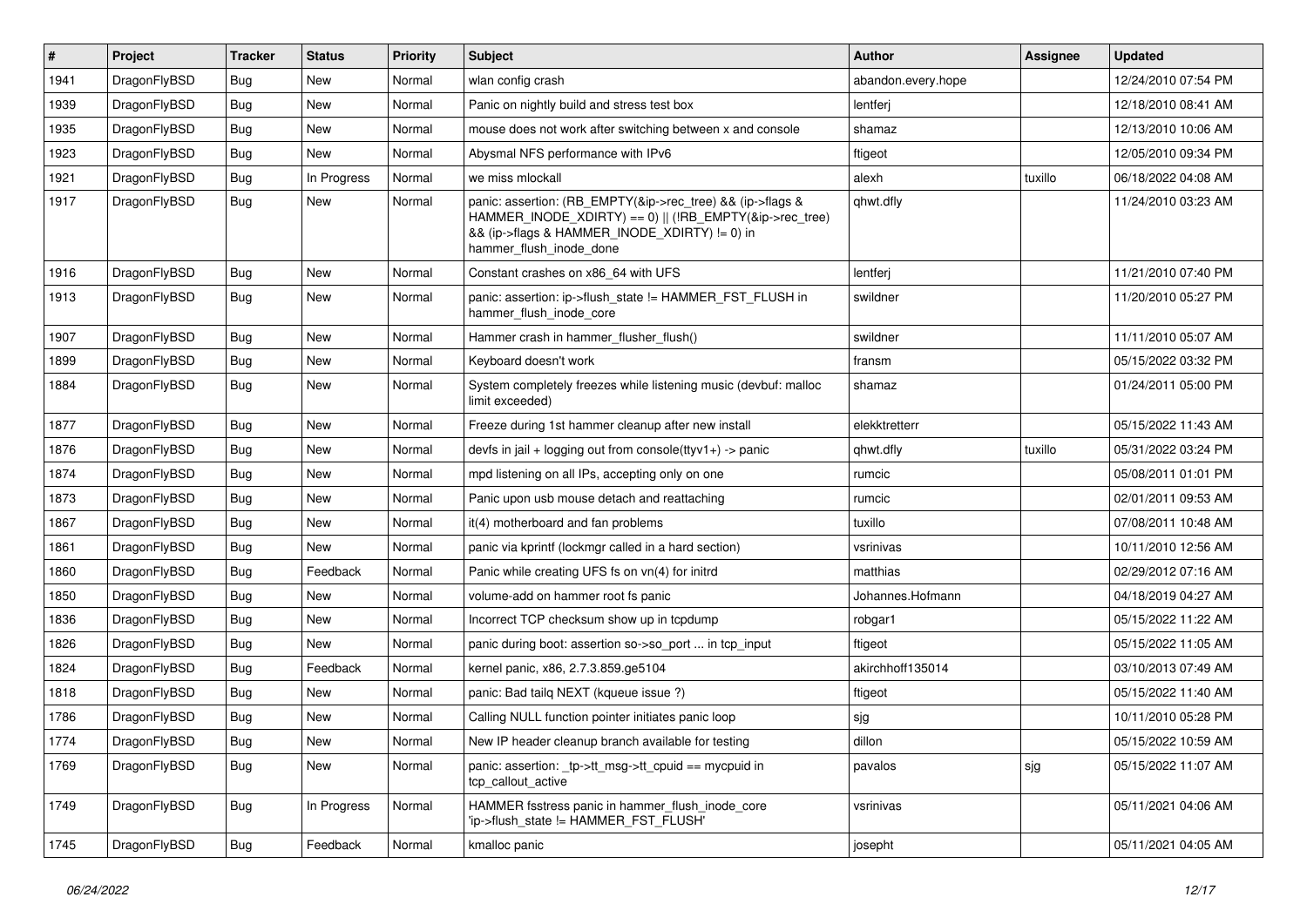| $\vert$ # | Project      | <b>Tracker</b> | <b>Status</b> | <b>Priority</b> | <b>Subject</b>                                                                                  | <b>Author</b>  | <b>Assignee</b> | <b>Updated</b>      |
|-----------|--------------|----------------|---------------|-----------------|-------------------------------------------------------------------------------------------------|----------------|-----------------|---------------------|
| 1744      | DragonFlyBSD | Bug            | In Progress   | Normal          | HAMMER fsstress panic in hammer setup child callback                                            | vsrinivas      |                 | 05/11/2021 04:05 AM |
| 1727      | DragonFlyBSD | Bug            | Feedback      | Normal          | CD boot panic (2.6.1) (usb?)                                                                    | kiril          |                 | 05/15/2022 05:10 AM |
| 1718      | DragonFlyBSD | Bug            | Feedback      | Normal          | IDE disk drive not detected by x86 64 2.6.1 Live CD                                             | bcox           |                 | 11/27/2021 08:25 AM |
| 1717      | DragonFlyBSD | <b>Bug</b>     | Feedback      | Normal          | HAMMER panic in hammer cursor down()                                                            | josepht1       |                 | 05/11/2021 04:05 AM |
| 1695      | DragonFlyBSD | Bug            | New           | Normal          | NFS-related system breakdown                                                                    | Anonymous      |                 | 04/10/2014 12:35 AM |
| 1672      | DragonFlyBSD | <b>Bug</b>     | Feedback      | Normal          | panic (trap 12) around btree search() in 2.4.1-RELEASE                                          | floid          |                 | 01/19/2015 03:36 AM |
| 1669      | DragonFlyBSD | Bug            | In Progress   | Normal          | Drive wont open using button                                                                    | elekktretterr  |                 | 02/29/2012 12:05 PM |
| 1668      | DragonFlyBSD | Bug            | Feedback      | Normal          | Power button not working                                                                        | elekktretterr  |                 | 03/10/2013 06:22 AM |
| 1661      | DragonFlyBSD | <b>Bug</b>     | In Progress   | Normal          | panic on password entry mount smb filesystem                                                    | vsrinivas      |                 | 11/27/2021 08:29 AM |
| 1634      | DragonFlyBSD | Bug            | New           | Normal          | panic: spin_lock: 0xe4ad1320, indefinitive wait!                                                | elekktretterr  |                 | 01/19/2015 03:21 AM |
| 1618      | DragonFlyBSD | <b>Bug</b>     | Feedback      | Normal          | collision for 'struct pmap' when using RPC and <sys user.h=""></sys>                            | carenas        |                 | 05/11/2021 04:05 AM |
| 1613      | DragonFlyBSD | Bug            | Feedback      | Normal          | USB Keyboard not working on master                                                              | elekktretterr  |                 | 05/11/2021 04:05 AM |
| 1594      | DragonFlyBSD | <b>Bug</b>     | New           | Normal          | Kernel panic during boot from Live CD on Dell E6400                                             | bodie          |                 | 05/11/2021 03:54 AM |
| 1593      | DragonFlyBSD | <b>Bug</b>     | Feedback      | Normal          | panic: assertion: ccb == ap->ap_err_ccb in ahci_put_err_ccb                                     | ftigeot        | ftigeot         | 05/15/2022 05:09 AM |
| 1592      | DragonFlyBSD | Bug            | Feedback      | Normal          | AcpiOSUnmapMemory: Warning, deallocation did not track<br>allocation.                           | eocallaghan    |                 | 06/02/2014 07:45 AM |
| 1591      | DragonFlyBSD | Bug            | Feedback      | Normal          | Lenovo X301 hangs with AHCI Driver CMD TIMEOUT<br>STS=d0 <bsy></bsy>                            | eocallaghan    |                 | 05/11/2021 04:05 AM |
| 1587      | DragonFlyBSD | <b>Bug</b>     | Feedback      | Normal          | can't gdb across fork                                                                           | corecode       | tuxillo         | 05/11/2021 03:54 AM |
| 1584      | DragonFlyBSD | Bug            | In Progress   | Normal          | can't use ssh from jail: debug1: read_passphrase: can't open<br>/dev/tty: Device busy           | corecode       | tuxillo         | 05/11/2021 03:53 AM |
| 1583      | DragonFlyBSD | <b>Bug</b>     | In Progress   | Normal          | panic: assertion: cursor->trans->sync_lock_refs > 0 in<br>hammer_recover_cursor                 | corecode       | tuxillo         | 05/11/2021 03:53 AM |
| 1580      | DragonFlyBSD | Bug            | Feedback      | Normal          | Panic (Fatal trap 12: page fault while in kernel mode) while playing<br>with pf and netif names | rumcic         |                 | 12/21/2018 01:21 AM |
| 1579      | DragonFlyBSD | Bug            | Feedback      | Normal          | dfly 2.4.1 does not like HP DL360G4p and Smart Array 6400 with<br>MSA <sub>20</sub>             | tomaz.borstnar | tuxillo         | 06/02/2014 02:44 PM |
| 1577      | DragonFlyBSD | Bug            | Feedback      | Normal          | panic: assertion: leaf->base.obj_id == ip->obj_id in<br>hammer ip delete range                  | qhwt+dfly      |                 | 05/11/2021 04:01 AM |
| 1563      | DragonFlyBSD | Bug            | Feedback      | Normal          | reset(1) doesn't reset terminal to the defaults                                                 | hasso          |                 | 03/10/2013 04:17 AM |
| 1560      | DragonFlyBSD | <b>Bug</b>     | Feedback      | Normal          | Unable to modify partition table on ThinkPad T61p during install                                | rehsack        |                 | 01/15/2015 08:57 AM |
| 1559      | DragonFlyBSD | <b>Bug</b>     | New           | Normal          | kernel trap                                                                                     | phma           |                 | 11/27/2021 08:43 AM |
| 1556      | DragonFlyBSD | <b>Bug</b>     | New           | Normal          | many processes stuck in "hmrrcm", system unusable                                               | corecode       | tuxillo         | 05/11/2021 03:52 AM |
| 1547      | DragonFlyBSD | Bug            | In Progress   | Normal          | disklabel64 automatic sizing                                                                    | corecode       | tuxillo         | 05/11/2021 03:52 AM |
| 1528      | DragonFlyBSD | <b>Bug</b>     | In Progress   | Normal          | ktrace does not show proper return values for pipe(2)                                           | corecode       | tuxillo         | 05/11/2021 03:52 AM |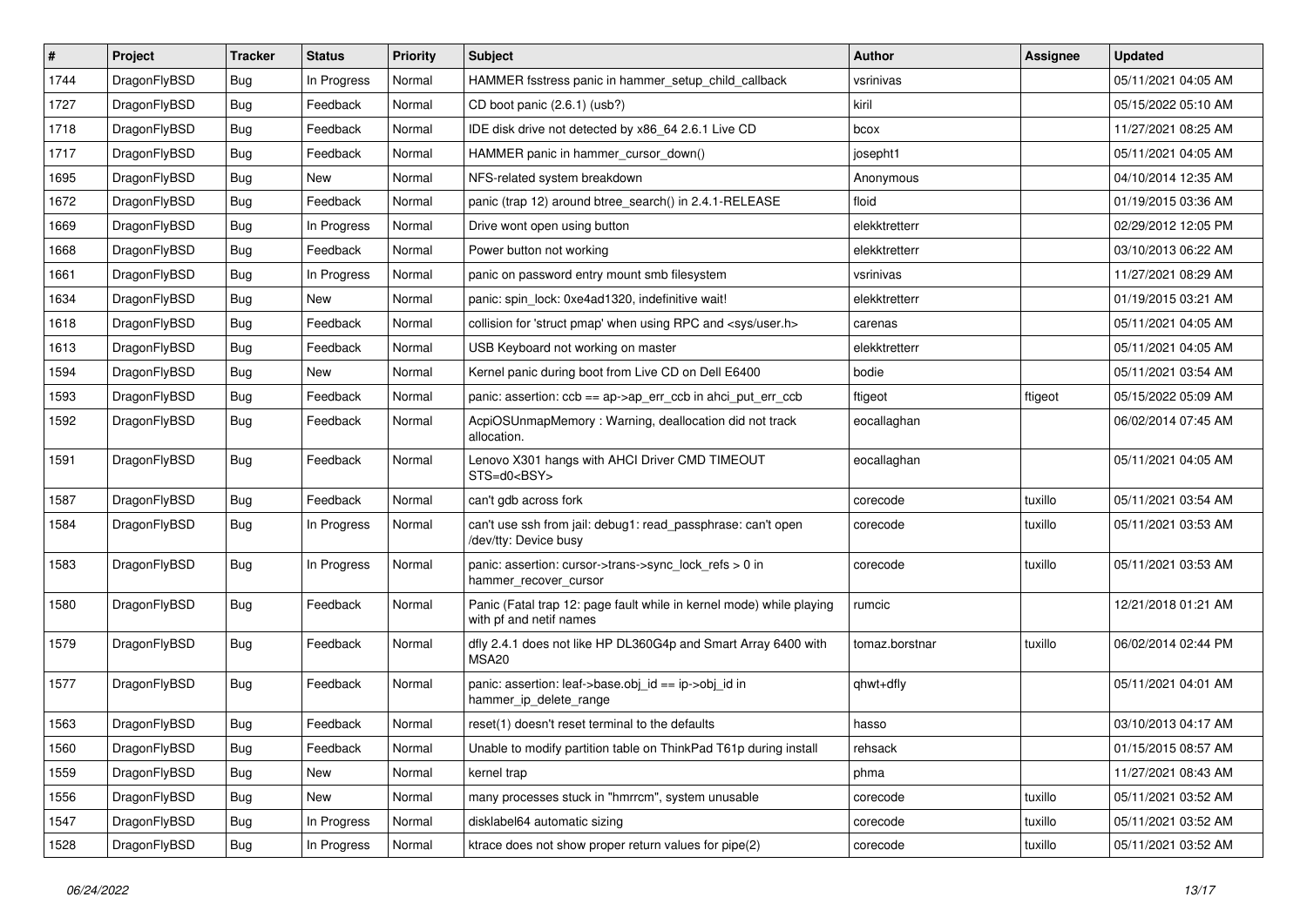| $\vert$ # | Project      | <b>Tracker</b> | <b>Status</b> | <b>Priority</b> | Subject                                                                                                                                                   | <b>Author</b> | Assignee | <b>Updated</b>      |
|-----------|--------------|----------------|---------------|-----------------|-----------------------------------------------------------------------------------------------------------------------------------------------------------|---------------|----------|---------------------|
| 1525      | DragonFlyBSD | <b>Bug</b>     | New           | Normal          | boehm-gc problems                                                                                                                                         | hasso         |          | 10/13/2012 07:13 PM |
| 1521      | DragonFlyBSD | Bug            | Feedback      | Normal          | amd64 2.4 livecd won't mount root at boot                                                                                                                 | bolapara      |          | 01/28/2018 03:45 AM |
| 1502      | DragonFlyBSD | <b>Bug</b>     | In Progress   | Normal          | Lock while deleting files from nohistory HAMMER directories                                                                                               | hasso         |          | 03/10/2013 04:28 AM |
| 1489      | DragonFlyBSD | Bug            | Feedback      | Normal          | panic: ufs dirbad: bad dir                                                                                                                                | rumcic        |          | 03/10/2013 04:34 AM |
| 1486      | DragonFlyBSD | Bug            | Feedback      | Normal          | Interrupt storm related to SATA DVD device                                                                                                                | hasso         |          | 05/11/2021 04:01 AM |
| 1481      | DragonFlyBSD | <b>Bug</b>     | Feedback      | Normal          | panic: assertion: kva p(buf) in soopt from kbuf (after ipfw pipe<br>show, 2.2.1-R)                                                                        | combiner      |          | 05/11/2021 04:01 AM |
| 1475      | DragonFlyBSD | <b>Bug</b>     | In Progress   | Normal          | kernel blocks with low memory and syscons setting a high res mode<br>/ scrollback                                                                         | corecode      | tuxillo  | 05/11/2021 03:52 AM |
| 1474      | DragonFlyBSD | Bug            | <b>New</b>    | Normal          | ithread 1 unexpectedly rescheduled                                                                                                                        | corecode      | tuxillo  | 05/11/2021 03:52 AM |
| 1469      | DragonFlyBSD | Bug            | In Progress   | Normal          | Hammer history security concern                                                                                                                           | corecode      | tuxillo  | 05/11/2021 03:52 AM |
| 1463      | DragonFlyBSD | <b>Bug</b>     | New           | Normal          | Mountroot before drives are initialized                                                                                                                   | elekktretterr |          | 12/07/2010 01:30 PM |
| 1456      | DragonFlyBSD | Bug            | Feedback      | Normal          | Microsoft wireless desktop problems                                                                                                                       | elekktretterr |          | 01/15/2015 08:34 AM |
| 1454      | DragonFlyBSD | Bug            | Feedback      | Normal          | Unable to boot from external USB DVD drive                                                                                                                | elekktretterr |          | 05/11/2021 04:01 AM |
| 1448      | DragonFlyBSD | <b>Bug</b>     | Feedback      | Normal          | panic: assertion: _tp->tt_msg->tt_cpuid == mycpuid in<br>tcp_callout_active tcp_output tcp_usr_send netmsg_pru_send<br>netmsg_service tcpmsg_service_loop | dillon        |          | 05/11/2021 04:00 AM |
| 1442      | DragonFlyBSD | <b>Bug</b>     | New           | Normal          | blocking SIGSEGV and triggering a segment violation produces an<br>all CPU consuming process                                                              | corecode      | tuxillo  | 05/11/2021 03:52 AM |
| 1440      | DragonFlyBSD | <b>Bug</b>     | <b>New</b>    | Normal          | ptrace/gdb doesn't work after process blocks SIGTRAP                                                                                                      | corecode      | tuxillo  | 05/11/2021 03:52 AM |
| 1430      | DragonFlyBSD | Bug            | <b>New</b>    | Normal          | Buggy w(1)?                                                                                                                                               | hasso         | alexh    | 11/24/2010 08:09 AM |
| 1429      | DragonFlyBSD | Bug            | Feedback      | Normal          | vkernel bug - "mfree: m->m nextpkt != NULL"                                                                                                               | dillon        |          | 05/11/2021 04:00 AM |
| 1411      | DragonFlyBSD | Bug            | Feedback      | Normal          | Burning doesn't work with ahci(4)                                                                                                                         | hasso         | dillon   | 05/11/2021 04:00 AM |
| 1397      | DragonFlyBSD | <b>Bug</b>     | Feedback      | Normal          | jobs -I output inconsistency when called from script                                                                                                      | Anonymous     | tuxillo  | 05/15/2022 05:07 AM |
| 1390      | DragonFlyBSD | Bug            | In Progress   | Normal          | Use id_t type for {get,set}priority()                                                                                                                     | Anonymous     | tuxillo  | 07/05/2019 02:18 AM |
| 1387      | DragonFlyBSD | Bug            | Feedback      | Normal          | zero-size malloc and ps: kvm_getprocs: Bad address                                                                                                        | qhwt+dfly     |          | 05/11/2021 04:00 AM |
| 1368      | DragonFlyBSD | Bug            | In Progress   | Normal          | suspend signal race?                                                                                                                                      | qhwt+dfly     |          | 05/11/2021 03:51 AM |
| 1336      | DragonFlyBSD | <b>Bug</b>     | In Progress   | Normal          | Still looking for reports of missed directory entries w/ HAMMER                                                                                           | dillon        |          | 05/11/2021 04:00 AM |
| 1332      | DragonFlyBSD | Bug            | Feedback      | Normal          | DFBSD 2.2 - Booting usbcdrom/usbsticks on thinkpad hangs on<br>"BTX Halted"                                                                               | tuxillo       |          | 05/11/2021 04:00 AM |
| 1330      | DragonFlyBSD | Bug            | Feedback      | Normal          | Hammer, usb disk, SYNCHRONIZE CACHE failure                                                                                                               | josepht       |          | 06/02/2014 04:56 AM |
| 1307      | DragonFlyBSD | <b>Bug</b>     | In Progress   | Normal          | hammer tid -2 shows unexpected result                                                                                                                     | corecode      |          | 10/18/2016 05:29 PM |
| 1302      | DragonFlyBSD | <b>Bug</b>     | In Progress   | Normal          | Checkpoint regression?                                                                                                                                    | sjg           | sjg      | 07/10/2013 05:22 PM |
| 1293      | DragonFlyBSD | <b>Bug</b>     | New           | Normal          | 2.2.1-REL Installer Request                                                                                                                               | mk            | tuxillo  | 05/11/2021 04:00 AM |
| 1287      | DragonFlyBSD | <b>Bug</b>     | Feedback      | Normal          | altg configuration doesn't work                                                                                                                           | corecode      | tuxillo  | 05/11/2021 03:51 AM |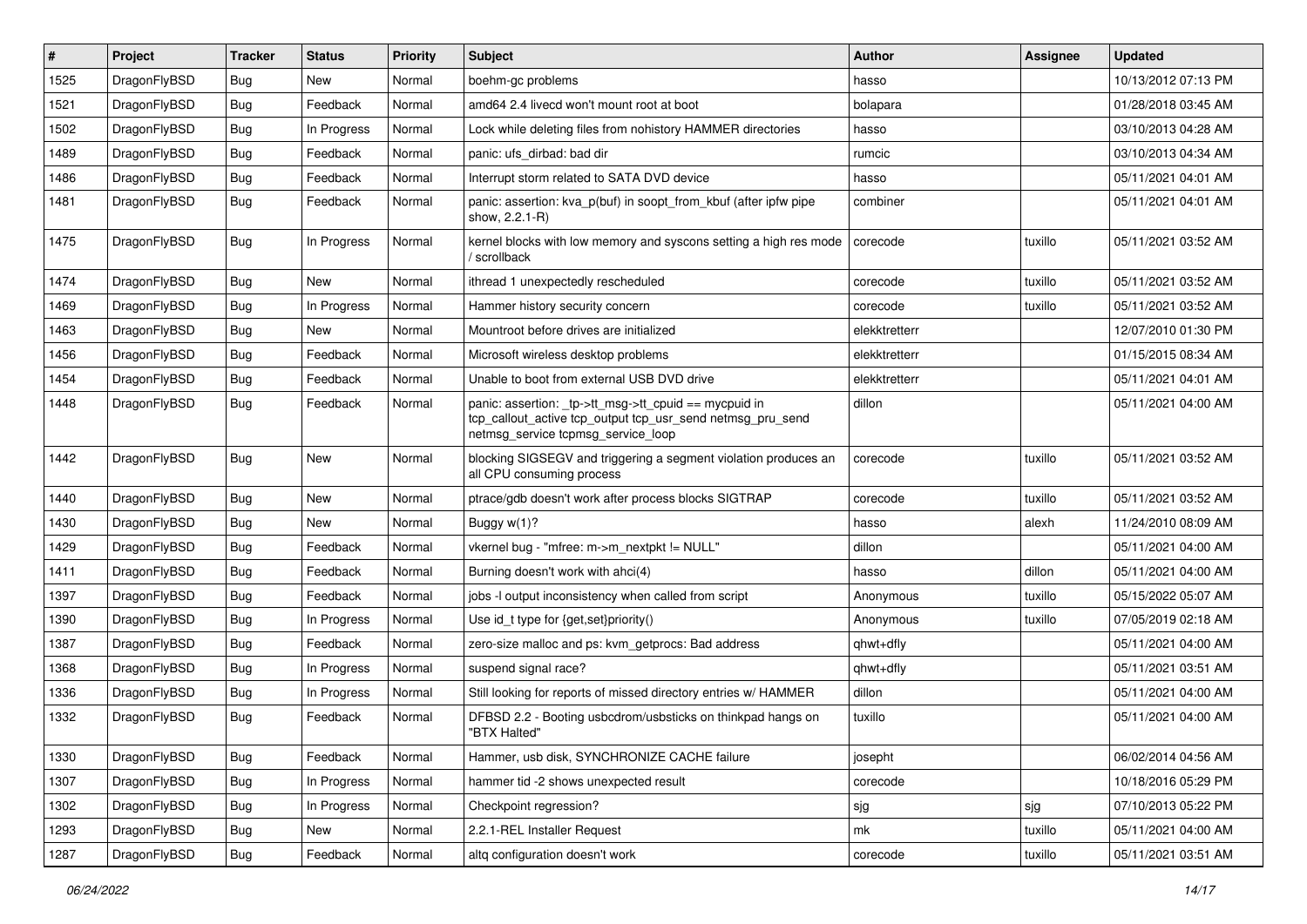| $\sharp$ | Project      | <b>Tracker</b> | <b>Status</b> | Priority | Subject                                                          | <b>Author</b>   | Assignee  | <b>Updated</b>      |
|----------|--------------|----------------|---------------|----------|------------------------------------------------------------------|-----------------|-----------|---------------------|
| 1282     | DragonFlyBSD | Bug            | Feedback      | Normal   | panic (trap 12) when booting SMP kernel on Atom 330 (dual core)  | tomaz.borstnar  |           | 05/11/2021 04:00 AM |
| 1250     | DragonFlyBSD | Bug            | Feedback      | Normal   | Panic upon plugging an USB flash drive into the machine          | rumcic          |           | 03/10/2013 05:17 AM |
| 1249     | DragonFlyBSD | Bug            | Feedback      | Normal   | panic: ffs_vfree: freeing free inode                             | rumcic          |           | 03/10/2013 05:13 AM |
| 1246     | DragonFlyBSD | Bug            | New           | Normal   | bad resolution (monitor desync) with livedvd                     | Przem0l         |           | 02/18/2014 06:29 AM |
| 1218     | DragonFlyBSD | Bug            | In Progress   | Normal   | panic: assertion: error == 0 in hammer_start_transaction         | rumcic          |           | 05/11/2021 04:00 AM |
| 1194     | DragonFlyBSD | <b>Bug</b>     | New           | Normal   | SCSI errors while trying to copy photos from my camera           | elekktretterr   |           | 01/14/2015 04:39 PM |
| 1193     | DragonFlyBSD | Bug            | New           | Normal   | kernel doesn't recognize cdrom drive                             | nonsolosoft     |           | 01/25/2014 09:11 PM |
| 1181     | DragonFlyBSD | <b>Bug</b>     | In Progress   | Normal   | ACX111 panic                                                     | elekktretterr   |           | 05/11/2021 04:00 AM |
| 1144     | DragonFlyBSD | <b>Bug</b>     | Feedback      | Normal   | Incorrect clock under KVM                                        | msylvan         |           | 03/09/2013 01:17 PM |
| 1101     | DragonFlyBSD | Bug            | Feedback      | Normal   | ohci related panic                                               | polachok        |           | 05/11/2021 04:00 AM |
| 1030     | DragonFlyBSD | <b>Bug</b>     | In Progress   | Normal   | msdosfs umount panic                                             | corecode        | tuxillo   | 05/11/2021 03:51 AM |
| 998      | DragonFlyBSD | <b>Bug</b>     | In Progress   | Normal   | Unconfiguring a vn while it is mounted                           | rumcic          | tuxillo   | 05/11/2021 04:00 AM |
| 989      | DragonFlyBSD | <b>Bug</b>     | New           | Normal   | installer/fdisk trouble with wrapped values                      | Discodestroyer  |           | 02/18/2014 06:27 AM |
| 979      | DragonFlyBSD | <b>Bug</b>     | Feedback      | Normal   | Failure-prone USB mass storage (SB600? msdosfs? CAM?)            | floid           |           | 01/15/2015 08:38 AM |
| 911      | DragonFlyBSD | Bug            | Feedback      | Normal   | kidload/kernel linker can exceed malloc reserve and panic system | corecode        | tuxillo   | 05/11/2021 03:51 AM |
| 901      | DragonFlyBSD | <b>Bug</b>     | Feedback      | Normal   | route show needs to get data from all cpus                       | corecode        | tuxillo   | 05/11/2021 03:50 AM |
| 847      | DragonFlyBSD | <b>Bug</b>     | Feedback      | Normal   | processes getting stuck on mount point                           | corecode        | tuxillo   | 05/11/2021 03:50 AM |
| 846      | DragonFlyBSD | Bug            | Feedback      | Normal   | USB bugs:usb mouse can't used!                                   | frankning       |           | 01/15/2015 08:36 AM |
| 806      | DragonFlyBSD | <b>Bug</b>     | Feedback      | Normal   | boot error on MacBook                                            | tralamazza      |           | 06/04/2022 05:28 AM |
| 781      | DragonFlyBSD | <b>Bug</b>     | In Progress   | Normal   | fdisk uses wrong geometry on usb flash drives                    | corecode        | tuxillo   | 05/11/2021 03:50 AM |
| 745      | DragonFlyBSD | Bug            | Feedback      | Normal   | the evil interrupt stats monster is still around!                | corecode        | tuxillo   | 06/02/2014 04:17 AM |
| 742      | DragonFlyBSD | <b>Bug</b>     | In Progress   | Normal   | umount problems with multiple mounts                             | corecode        | tuxillo   | 05/11/2021 03:46 AM |
| 731      | DragonFlyBSD | Bug            | New           | Normal   | system freeze on "slice too large"                               | corecode        | tuxillo   | 05/11/2021 03:45 AM |
| 604      | DragonFlyBSD | <b>Bug</b>     | In Progress   | Normal   | 1.8.1-RELEASE - clock runs fast on mainboard ASUS P5A-B          | yeti            |           | 05/11/2021 03:55 AM |
| 570      | DragonFlyBSD | <b>Bug</b>     | Feedback      | Normal   | 1.8.x: ACPI problems                                             | qhwt+dfly       |           | 06/02/2014 03:45 AM |
| 341      | DragonFlyBSD | Bug            | New           | Normal   | Vinum erroneously repors devices as busy                         | corecode        | swildner  | 01/21/2012 04:50 AM |
| 331      | DragonFlyBSD | Bug            | In Progress   | Normal   | ftpsesame (aka Bridging S01E03)                                  | bastyaelvtars   |           | 03/09/2013 12:28 PM |
| 243      | DragonFlyBSD | <b>Bug</b>     | Feedback      | Normal   | weird behavior in the shell                                      | swildner        |           | 05/31/2022 02:51 PM |
| 168      | DragonFlyBSD | Bug            | In Progress   | Normal   | Livelocked limit engaged while trying to setup IPW wireless      | mschacht        | sepherosa | 05/11/2021 04:05 AM |
| 2790     | DragonFlyBSD | Submit         | New           | Low      | filedesc softrefs increment code factoring                       | dclink          |           | 02/21/2015 04:00 AM |
| 2721     | DragonFlyBSD | Submit         | Feedback      | Low      | Some few zalloc calls to objcache ones replacements              | dclink          | tuxillo   | 05/11/2021 04:08 AM |
| 3311     | DragonFlyBSD | Bug            | New           | Low      | TrueCrypt support may cause kernel crash                         | arcade@b1t.name |           | 04/29/2022 06:19 AM |
| 3228     | DragonFlyBSD | <b>Bug</b>     | New           | Low      | pfi_kif_unref: state refcount <= 0 in dmesg                      | justin          |           | 03/05/2021 06:39 AM |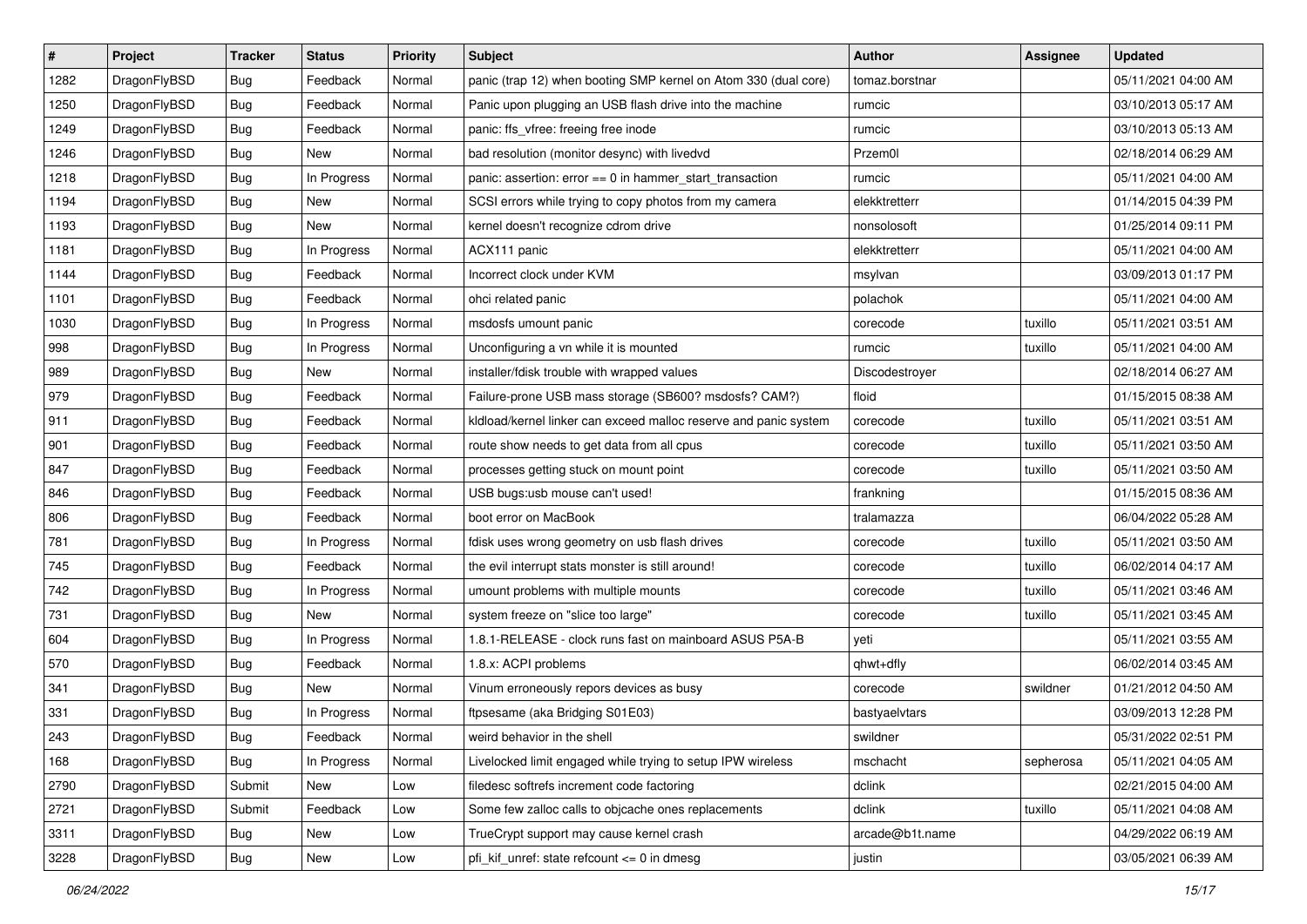| $\vert$ # | Project      | <b>Tracker</b> | <b>Status</b> | <b>Priority</b> | Subject                                                                                                       | <b>Author</b>    | Assignee | <b>Updated</b>      |
|-----------|--------------|----------------|---------------|-----------------|---------------------------------------------------------------------------------------------------------------|------------------|----------|---------------------|
| 3132      | DragonFlyBSD | <b>Bug</b>     | <b>New</b>    | Low             | unifdef mined                                                                                                 | bcallah          |          | 04/26/2018 08:34 PM |
| 3107      | DragonFlyBSD | Bug            | <b>New</b>    | Low             | ACPI interrupt storm when loading i915 on Lenovo T460                                                         | oyvinht          |          | 07/15/2020 07:01 AM |
| 3101      | DragonFlyBSD | Bug            | <b>New</b>    | Low             | PFI CGI install not working in dragonflybsd 5.0.1 USB install                                                 | bnegre82         |          | 05/11/2021 04:14 AM |
| 3024      | DragonFlyBSD | Bug            | <b>New</b>    | Low             | sys/dev/netif/wi/if_wi.c:1090]: (style) Redundant condition                                                   | dcb              |          | 04/11/2017 11:56 AM |
| 2931      | DragonFlyBSD | Bug            | <b>New</b>    | Low             | 'gdb' of 'vkernel' unable to print backtrace                                                                  | tofergus         |          | 07/26/2016 01:51 PM |
| 2887      | DragonFlyBSD | Bug            | <b>New</b>    | Low             | Missing extattr_namespace_to_string and<br>extattr_string_to_namespace functions                              | rubenk           |          | 02/06/2016 05:09 AM |
| 2882      | DragonFlyBSD | Bug            | <b>New</b>    | Low             | bridge sends packets from individual interfaces                                                               | arcade@b1t.name  |          | 01/09/2016 12:43 PM |
| 2878      | DragonFlyBSD | Bug            | <b>New</b>    | Low             | [fix] CCVER problem when using clang and cpu extensions<br>(intrinsics)                                       | arcade@b1t.name  |          | 06/24/2016 04:25 AM |
| 2877      | DragonFlyBSD | Bug            | New           | Low             | sed fails when working with UTF-8 locale and non-UTF symbols                                                  | arcade@b1t.name  |          | 12/30/2015 11:20 AM |
| 2859      | DragonFlyBSD | Bug            | <b>New</b>    | Low             | Installer configuration menu always highlights "Select timezone", no<br>matter which step was last completed. | cgag             |          | 12/02/2015 01:54 PM |
| 2858      | DragonFlyBSD | Bug            | <b>New</b>    | Low             | Installer "Local or UTC" question should have "No" selected by<br>default.                                    | cgag             |          | 12/02/2015 01:18 PM |
| 2797      | DragonFlyBSD | Bug            | In Progress   | Low             | vkernels with & without machdep.pmap mmu optimize                                                             | yellowrabbit2010 |          | 11/27/2021 08:06 AM |
| 2680      | DragonFlyBSD | <b>Bug</b>     | <b>New</b>    | Low             | boot0cfg update makes box unbootable                                                                          | herrgard         |          | 06/10/2014 06:02 AM |
| 2675      | DragonFlyBSD | Bug            | <b>New</b>    | Low             | Ultimate N WiFi Link 5300 get iwn intr: fatal firmware error on 5GHz                                          | revuwa           |          | 05/11/2021 04:07 AM |
| 2636      | DragonFlyBSD | <b>Bug</b>     | Feedback      | Low             | Add -x flag to iostat (a la solaris)                                                                          | tuxillo          |          | 05/11/2021 04:07 AM |
| 2631      | DragonFlyBSD | <b>Bug</b>     | In Progress   | Low             | Verify library versioning current with full package build and switch it<br>on (after publishing packages)     | tuxillo          |          | 05/11/2021 04:06 AM |
| 2552      | DragonFlyBSD | Bug            | <b>New</b>    | Low             | hammer recovery should indicate progress                                                                      | phma             |          | 05/03/2013 12:13 AM |
| 2529      | DragonFlyBSD | <b>Bug</b>     | <b>New</b>    | Low             | Sundance network adapter is not detected and attached                                                         | kworr            |          | 03/25/2013 02:29 AM |
| 2403      | DragonFlyBSD | <b>Bug</b>     | New           | Low             | newfs -E doesn't handle /dev/serno device names properly                                                      | ftigeot          |          | 08/17/2012 05:07 AM |
| 2252      | DragonFlyBSD | <b>Bug</b>     | <b>New</b>    | Low             | snd_hda not useable if loaded via /boot/loader.conf                                                           | xbit             | swildner | 12/14/2011 12:23 AM |
| 2095      | DragonFlyBSD | Bug            | <b>New</b>    | Low             | Running installer post-install: Unsupported DFUI transport"                                                   | greenrd          |          | 06/26/2011 09:20 AM |
| 2020      | DragonFlyBSD | Bug            | New           | Low             | Port brcm80211 driver from Linux to DragonFly BSD                                                             | studer           |          | 03/05/2011 10:54 PM |
| 1982      | DragonFlyBSD | Bug            | <b>New</b>    | Low             | There is no linuxulator on x86-64                                                                             | herrgard         |          | 05/31/2022 02:25 PM |
| 1947      | DragonFlyBSD | Bug            | New           | Low             | GA-880GM-UD2H (rev. 1.3) AHCI fails to detect disks at the end of<br>the RAID controller                      | eocallaghan      |          | 11/27/2021 08:46 AM |
| 1882      | DragonFlyBSD | <b>Bug</b>     | New           | Low             | Idea for handling new USB vendor/device codes                                                                 | bmk              |          | 10/20/2010 12:15 PM |
| 1819      | DragonFlyBSD | Bug            | In Progress   | Low             | truss - Major revamping task list                                                                             | tuxillo          | tuxillo  | 11/27/2021 08:45 AM |
| 1714      | DragonFlyBSD | <b>Bug</b>     | New           | Low             | hwpmc                                                                                                         | alexh            | swildner | 08/18/2012 02:03 PM |
| 1538      | DragonFlyBSD | <b>Bug</b>     | New           | Low             | mountroot should probe file systems                                                                           | corecode         | alexh    | 11/24/2010 06:35 PM |
| 1532      | DragonFlyBSD | Bug            | New           | Low             | jemalloc doesn't work on DragonFly                                                                            | hasso            | sjg      | 08/02/2011 01:14 AM |